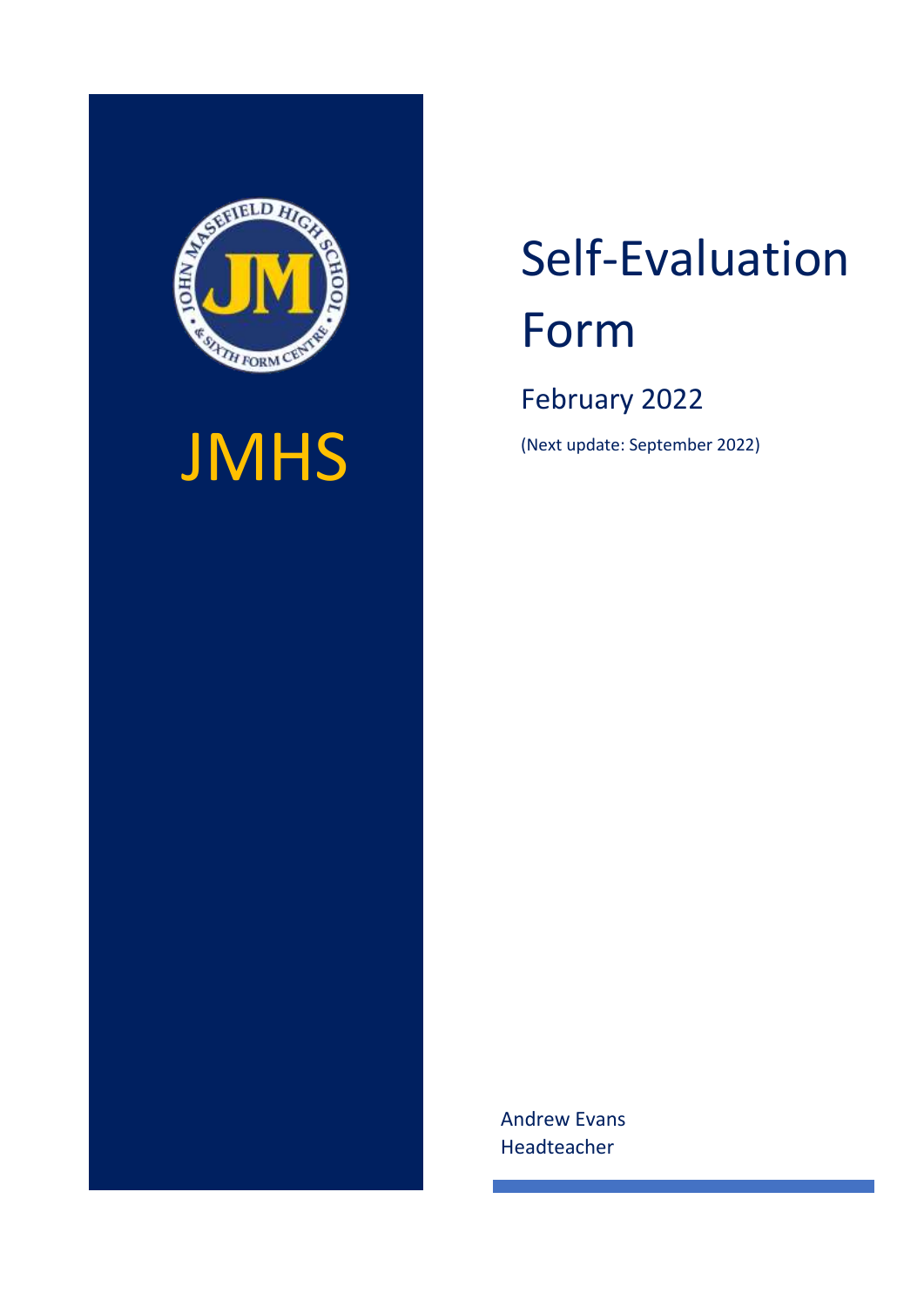# Contents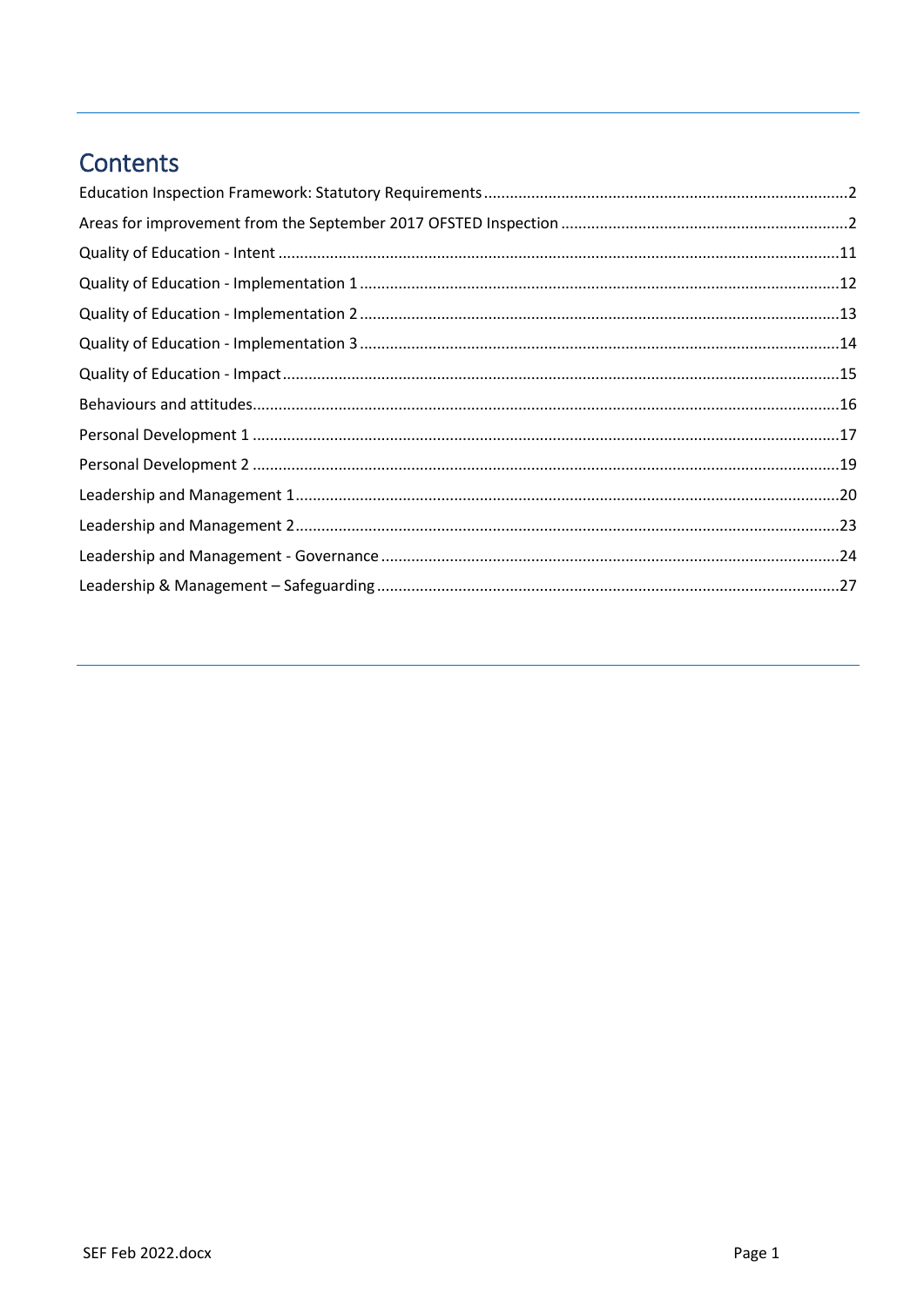# <span id="page-2-0"></span>Education Inspection Framework: Statutory Requirements

- A judgement and statement must be made in the Leadership & Management section on how we keep students safe.
- Inspectors will assess the extent to which we comply with duties set out in the Equalities Act 2010.

# <span id="page-2-1"></span>Areas for improvement from the September 2017 OFSTED Inspection

- Teaching in option subjects, including business studies, ICT and design and technology, improves so that standards rise to match those evident in other subjects
- The progress of disadvantaged pupils continues to accelerate and the number that are persistently absent reduces

# **Teaching in option subjects, including business studies, ICT and design and technology, improves so that standards rise to match those evident in other subjects**

- **1. The following improvements have been made to improve teaching in all subjects**
- **a. From 2018-2022, the curriculum has been redesigned in all subjects based on the methodology listed below:**
- ➢ Identify the key knowledge and most important concepts for each subject.
- ➢ Plan the best way to sequence teaching so that students gain an excellent understanding of the key knowledge and most important concepts.
- ➢ Divide learning into carefully sequenced modules or blocks of learning.
- ➢ Determine 'end points' for each module which encapsulate what students will know and will be able to do at the end of each module.
- ➢ Detail the small components of learning necessary to achieve the end points within each module.
- $\triangleright$  Identify the key vocabulary students will need to understand and use within each module.
- $\triangleright$  Sequence the small components of learning so that students are building upon and connecting to previous knowledge to maximise understanding and long-term memory of knowledge.
- ➢ Design teaching sequences to effectively teach the small components of learning and achieve the 'end points', including constant spiralling to revisit key knowledge to develop understanding and embedding key knowledge in long-term memory.
- ➢ Design resources and presentations to be used in lessons, including application and problemsolving tasks to be used in lessons and homework that reviews current or previous learning.
- $\triangleright$  Design assessments to measure how well students have learnt, remembered and understood the key knowledge and identify gaps in learning still to be addressed.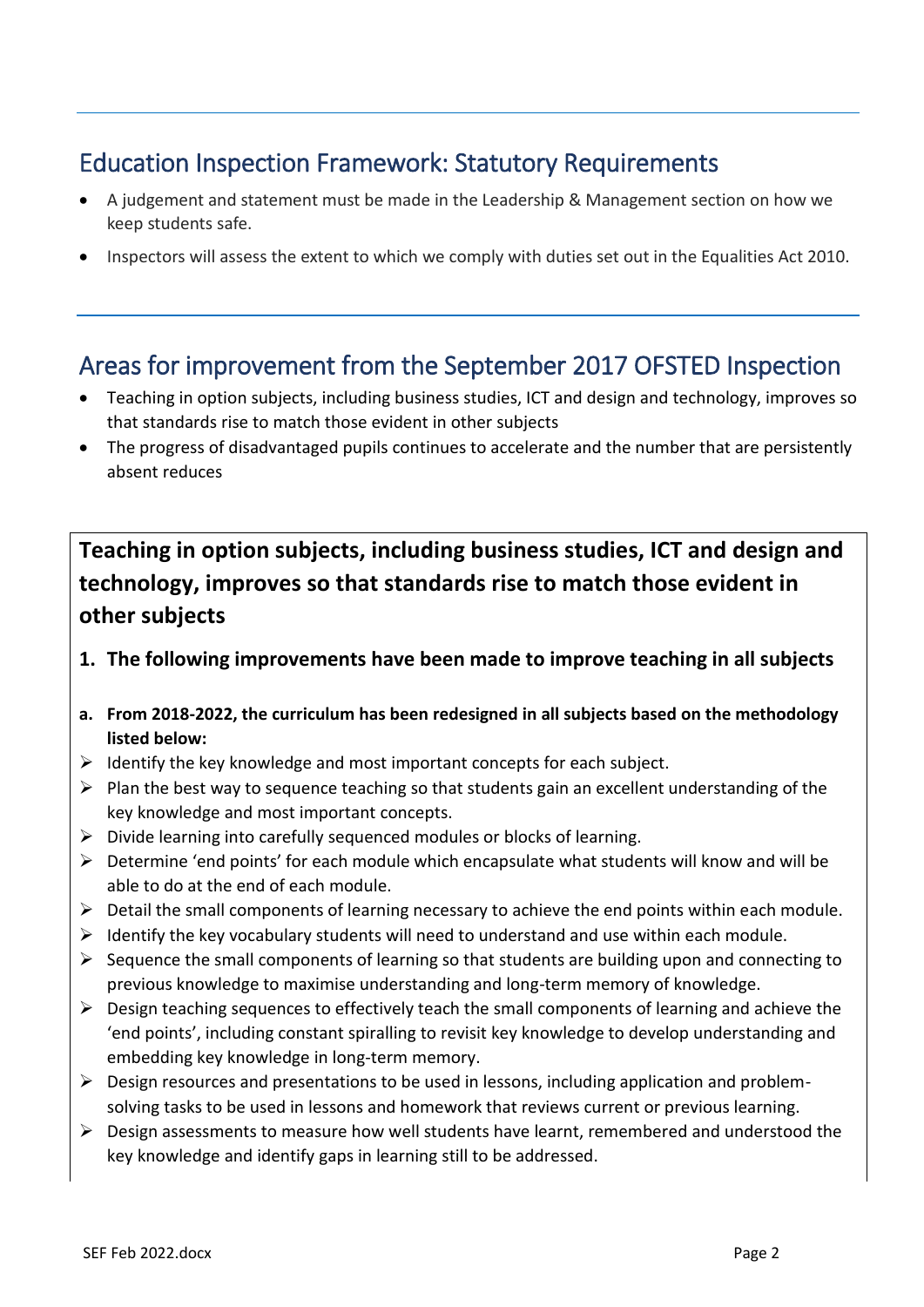We have maximised the time available for collaborative curriculum planning so that each teacher has approximately 60 hours of scheduled curriculum development time each year. The improvements in the quality of curriculum have been supported by systematic feedback from line management and school improvement partner reviews which have judged the quality of curriculum design to be consistently good across all subjects.

#### **The impact of these measures has been:**

- $\triangleright$  Clarity about the most important knowledge and concepts for all subjects.
- ➢ Clearly defined key knowledge (including end points, small components of learning and vocabulary).
- ➢ More effective sequencing of learning, so that students build on previous knowledge.
- $\triangleright$  Increased collaborative working so that all teachers understand effective curriculum design.
- b. **From September 2021, develop the quality and consistency of teaching so that all JMHS teaching will have the following features:**
- $\triangleright$  Simple, effective, research driven teaching with teaching methodologies we use, those we do not use and common traits of lessons at JMHS clearly defined.
- ➢ Continually striving to close the gap by supporting disadvantaged students and those with SEND to learn more, remember more and understand better.
- $\triangleright$  The importance of regular review of knowledge and deliberate practice increasing fluency and skills with the application of knowledge.
- $\triangleright$  A strong emphasis on helping all students become confident and competent readers who develop a love of reading.
- $\triangleright$  Developing expert teachers who have strong subject knowledge and pedagogical knowledge and apply this skilfully in the classroom.

Further details of this are included in our Curriculum, Assessment and Teaching Policy which can be viewed below:



## **The impact of these measures has been:**

- $\triangleright$  Starts of lesson, particular starter review tasks, have been improved so that all students are engaged and work productively from the start of each lesson and previous learning is effectively reviewed.
- $\triangleright$  Expectations of SEND students has increased with the removal of differentiated tasks so they complete the same tasks and learn the same knowledge as others.
- $\triangleright$  Effective use of 'scaffolding' and 'adaptive teaching' so SEND students are consistently successful.
- ➢ More effective teacher explanation and modelling including using the 'I do, we do, you do' methodology for application of knowledge and problem solving.
- $\triangleright$  An increased emphasis on reading in lessons including use of text books, study guides and knowledge organisers in many subjects and students reading class novels in tutor time.
- $\triangleright$  Improved use of questioning using techniques including 'Cold Calling', 'No Opt Out' and 'Probing Questioning' to ensure all students are engaged and the teacher fully understands what students know and remember.
- $\triangleright$  Increased student workrate, and greater quantity and quality of written work completed.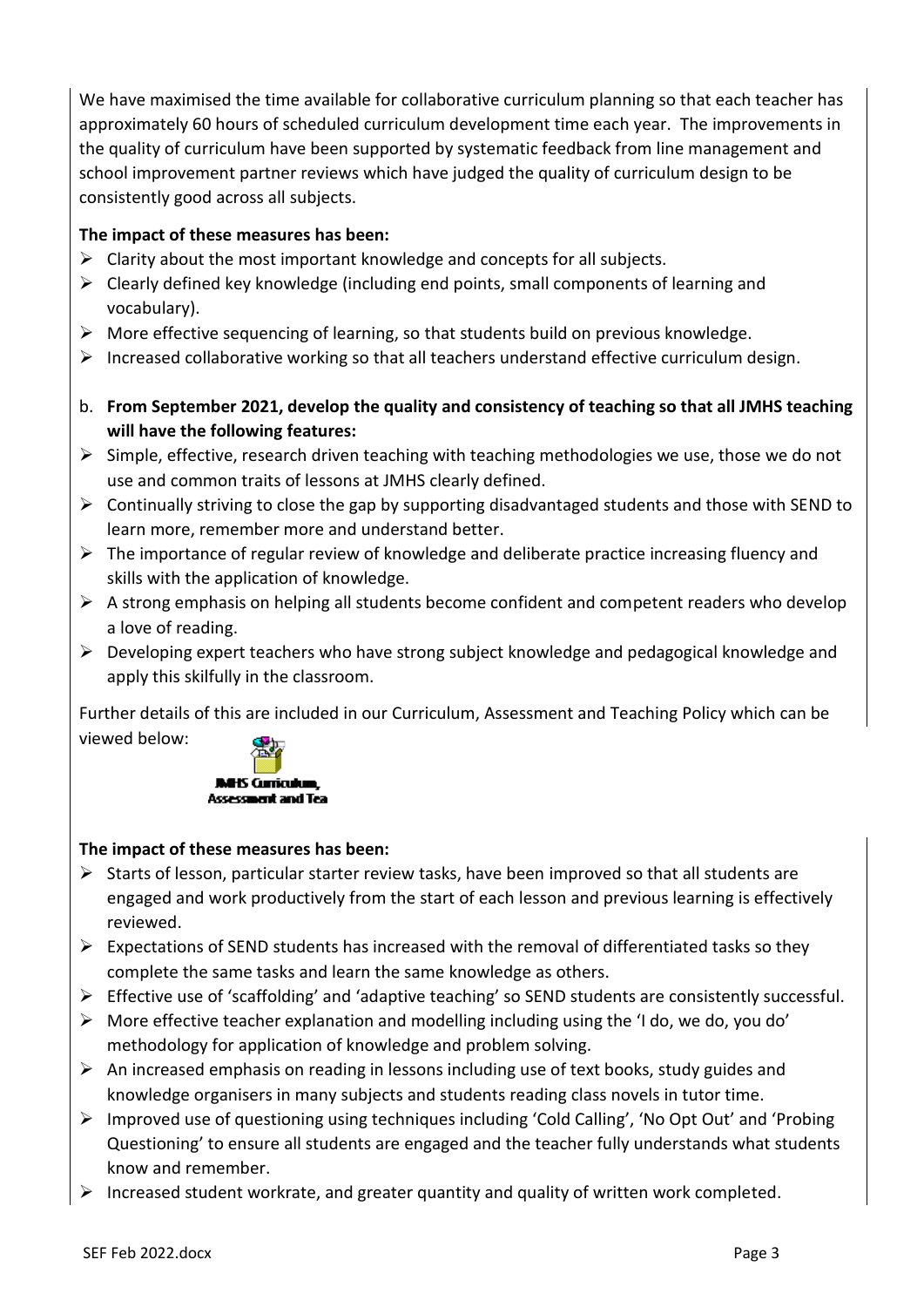- c. **From January 2022, we have implemented new whole school assessment procedures to include the following:**
- $\triangleright$  Effective formative assessment every lesson including after the starter review task, after main teaching activities and a plenary assessment at the end of each lesson so that the teacher has a strong understanding of what students know and can do and can then adjust their teaching accordingly.
- ➢ The introduction of student knowledge checklists to enable students to rate their knowledge and understanding of key learning aims and to plan revision effectively.
- $\triangleright$  The introduction of half termly summative tests in all subjects with 50% of the marks for recent modules and 50% of the marks based on longer term recall. Analysis of these tests to determine areas where further teaching or support is needed for cohorts, classes, groups of students and individual students.

#### **The impact of these measures has been:**

- $\triangleright$  Teachers revisit knowledge gaps and address misconceptions.
- $\triangleright$  Students have an increased knowledge of what they are learning and how well they are doing.
- $\triangleright$  We have a better understanding of how well students are retaining their knowledge and understanding over a long period of time.
- d. **Over the past three years, we have further developed our whole staff training plan to include:**
- $\triangleright$  Eight curriculum leaders training sessions per year on developing the curriculum and implementing effective teaching and assessment
- $\triangleright$  Each of the seven faculty training afternoons commencing with a 45-minute training session for all staff focussed on developing skill in a particular teaching or assessment technique included in our Curriculum, Assessment and Teaching Policy. Each training session is followed up with three hours curriculum planning time for each faculty.
- $\triangleright$  SLT learning walks to review how well the techniques are being implemented followed by clear and honest feedback for teachers.
- $\triangleright$  Each of the 5 INSET days commencing with two hours training focussed on effective learning, teaching, class management or safeguarding followed by four hours Curriculum Development time in faculties.
- ➢ One hour per week Curriculum Development time for each subject team after school.

The plan for 2022-3 is given below:



## **The impact of these measures has been:**

- $\triangleright$  The considerable increase in time devoted to collaborative curriculum planning has resulted in improvements to the quality of the planned curriculum and its implementation.
- $\triangleright$  SLT learning walks focussed on the techniques covered in training afternoons have enabled more consistent implementation of policy and for teachers to have constructive and prompt feedback on the teaching, assessment and teaching resources. This has helped all teachers including those in the early years of teaching to improve their effectiveness against the teaching standards.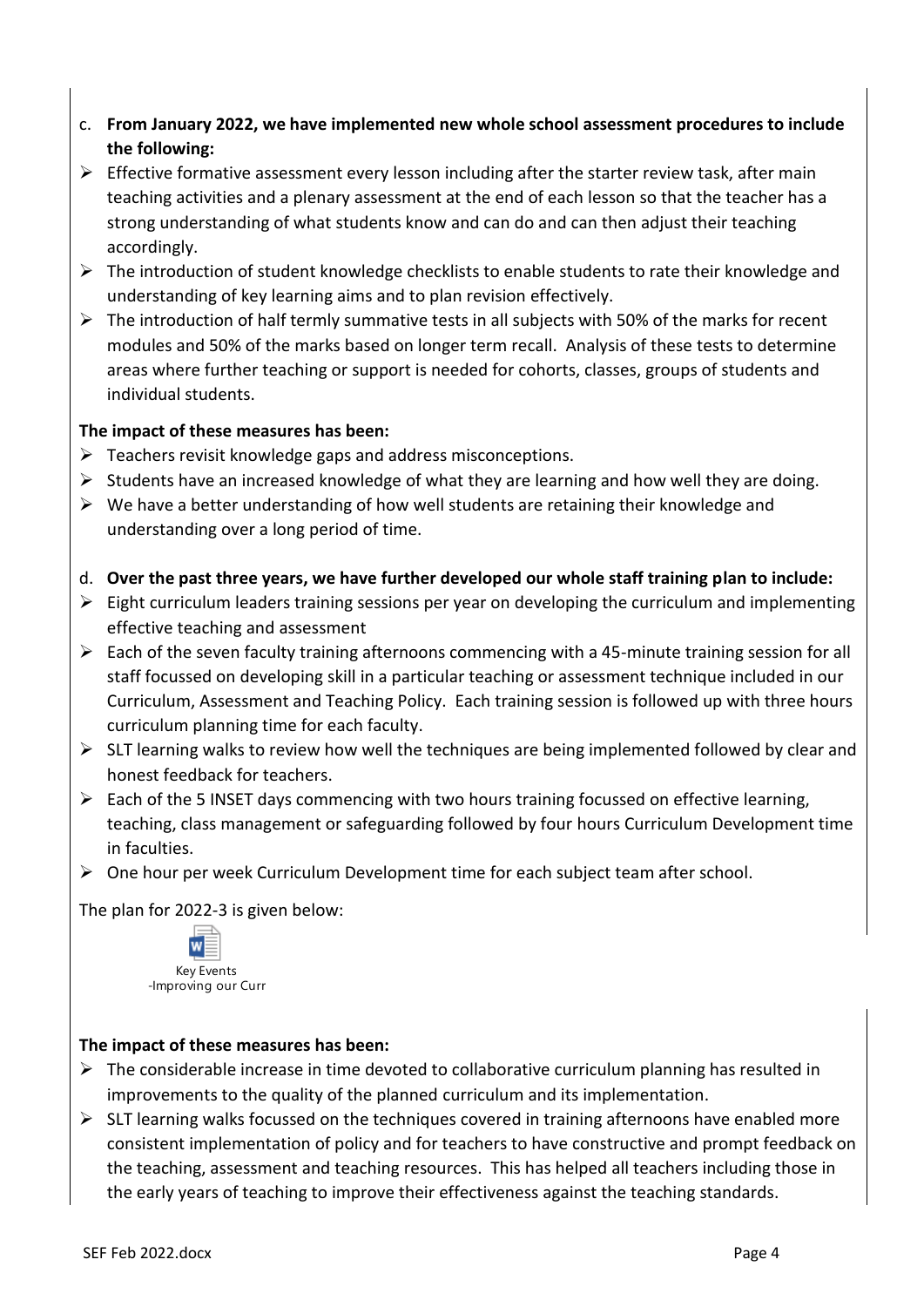- e. **From November 2021, we have introduced Curriculum Implementation Checks (CICs) for all subjects and teachers to check that the planned curriculum is being taught effectively and help us determine what students know, remember and understand and how we can improve the quality of the curriculum, assessment and teaching. How CICs work is summarised below:**
- $\triangleright$  Each teacher has 4-6 CICs each year which are usually carried out by the subject leader.
- $\triangleright$  The subject leader or line manager books a lesson for the CIC with the class teacher.
- $\triangleright$  The line manager stays in the lesson for approximately 20 minutes noting key features of the lesson and observations of students work in books.
- $\triangleright$  The line manager takes a group of 4-6 students out of the lesson to check their books and their previous learning of key knowledge this academic year, noting the quality and quantity of work that has been completed, knowledge that is secure and knowledge that needs to be revisited .
- $\triangleright$  The line manager meets with the teacher to discuss the teachers' views on the knowledge and understanding of the class, and gives feedback on the lesson visit, student books and their knowledge and understanding. They then discuss any areas for possible improvement with this class.

The current proforma used for CICs is included below:



#### **The impact of these measures has been:**

- ➢ Teachers have received detailed feedback on what students know, remember and understand, particularly for SEND and disadvantaged students. This has enabled them to adjust their teaching and address gaps in knowledge and understanding.
- $\triangleright$  Subject leaders have an increased understanding of how effectively the planned curriculum is being implemented.

#### f. **We have strengthened line management so that:**

- $\triangleright$  The line management programme is aligned with the staff training programme and feedback is given on aspects of training delivered each half term.
- $\triangleright$  CICs and follow up actions are discussed at line management.
- $\triangleright$  Formal line management meetings take place once a fortnight for all staff with the agenda published and action points recorded for both parties.
- $\triangleright$  Curriculum Leaders receive high quality advice and training on effective line management.

#### **The impact of these measures has been:**

- $\triangleright$  The quality and consistency of line management have improved so that every teacher is receiving honest and constructive feedback.
- $\triangleright$  Line management reinforces key learning points from recent training thereby improving the quality and consistency of teaching.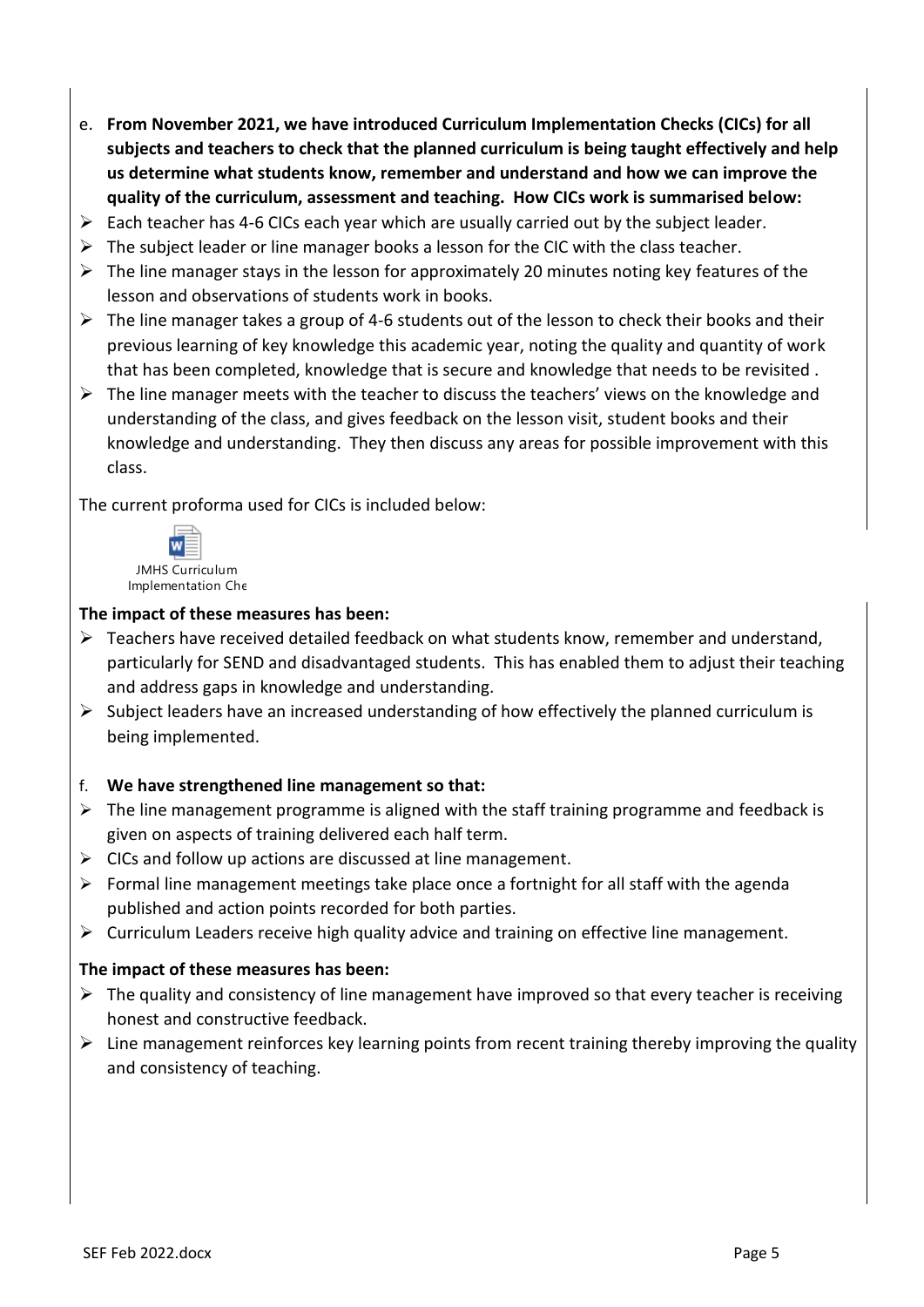# 2. **The following measures have been taken to specifically improve standards of teaching in Business Studies**

- $\triangleright$  Change of staffing so that Head of Faculty teaches Year 9 to Year 13.
- $\triangleright$  Creation of schemes of work and centralised bank of resources and homework tasks.
- $\triangleright$  External CPD sessions completed with a focus on effective implementation at Key Stage 4 through the Cambridge National in Enterprise and Marketing.
- ➢ Introduction of knowledge recall starters to embed essential knowledge into students' long-term memory.
- $\triangleright$  Creation and implementation of knowledge checklists per module.
- $\triangleright$  Creation and implementation of half termly recall assessments.
- $\triangleright$  Introduction of textbooks for all Year 10 to Year 13 students.
- $\triangleright$  SIP desk review (Jan 2021) to focus on development of the vocational faculty and the curriculum planning.

#### **The impact of these measures is summarised below:**

- $\triangleright$  This has led to an increase in uptake at both Year 9 and Year 12. Still yet to complete a full cycle without COVID-19 to analyse exam results.
- $\triangleright$  Schemes detail curriculum end goals per module and the small components of learning within them. Year 9 is now structured to be a stand along transition year that provides students with the foundation knowledge ready to start the Key Stage 4 course in Year 10.
- $\triangleright$  Opportunities to discuss the best method of implementation and course structure with other teachers and exam board personnel to ensure students have a clear, well sequenced approach to learning.
- $\triangleright$  Students respond well to knowledge recall starters and through careful consideration of the questions asked it can provide students with the foundation knowledge needed for that lesson but also highlight any areas of weakness or gaps in students' knowledge which can then be addressed immediately.
- ➢ Knowledge checklists have been particularly helpful in supporting disadvantaged and SEND students in that they can see their learning journey and understand what they should be able to know by the end of the module. Students then use this list to conduct meaningful revision but also to RAG rate their performance in assessments. This is then both a useful indicator to students and staff of the next steps.
- $\triangleright$  Students now complete half termly assessments which allow students to demonstrate what they know and any misconceptions or areas to be retaught. The data is collated and analysed by the class teacher along with the knowledge checklists. If there are whole class issues, this then allows class teachers to revisit their lessons and improve how content is taught in these topic areas.
- $\triangleright$  All students are issued with a textbook to ensure that they have access to support material both in lessons and whilst completing homework.
- $\triangleright$  SIP desk review highlighted that the new 'Business curriculum overview demonstrates well-crafted curriculum intent statements and high aspirations for all students' as well as referring to cross curricular skills and targeting cultural capital for all.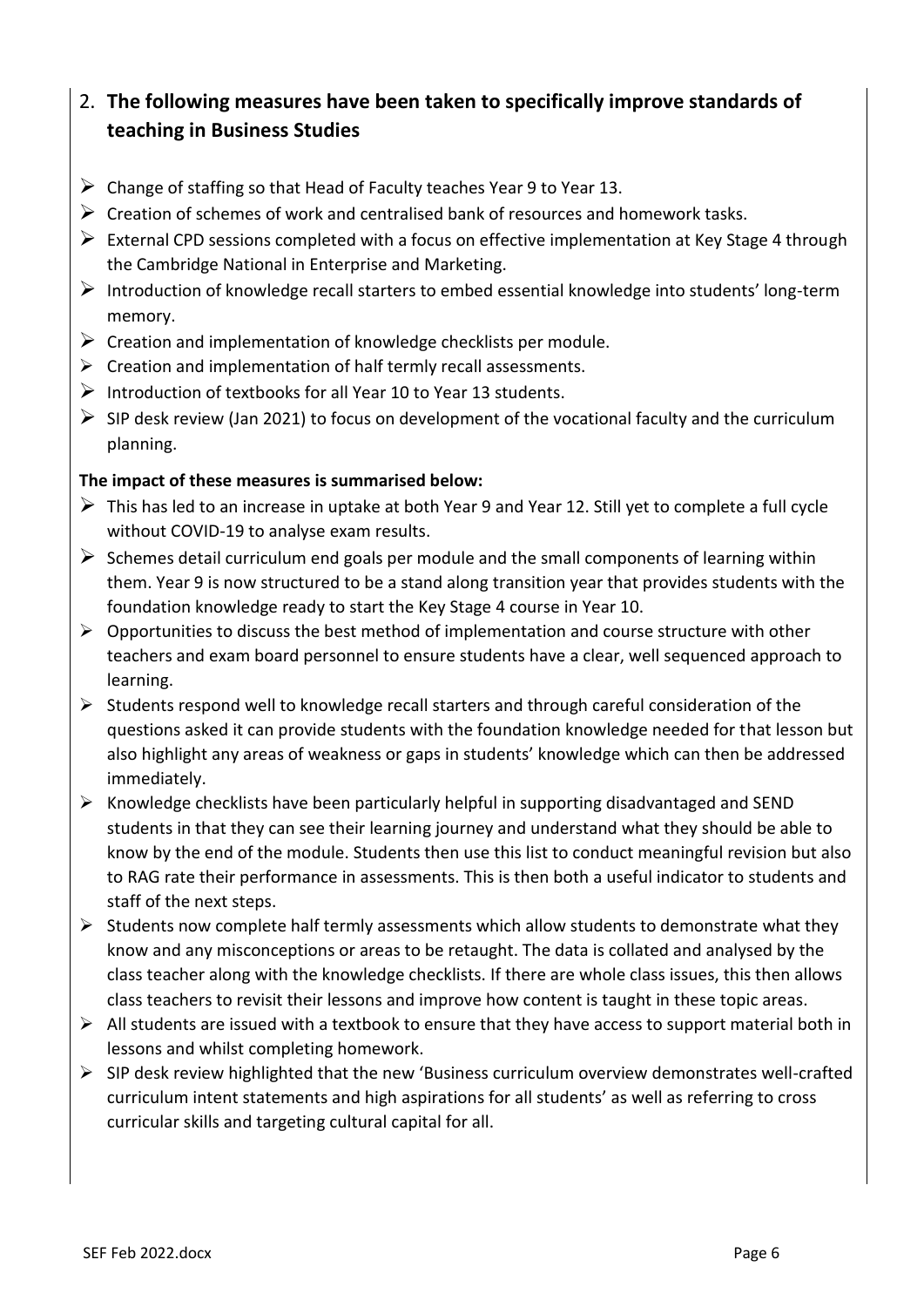# 3. **The following measures have been taken to specifically improve standards of teaching in computer science, computing and ICT**

- $\triangleright$  Change of staffing.
- $\triangleright$  SIP desk review (Jan 2021) with a focus on curriculum documents.
- $\triangleright$  Mapped the Key Stage 3 National Curriculum to ensure all criteria are being met or exceeded.
- $\triangleright$  Staff INSET afternoons and Faculty Training sessions spent evaluating and improving the curriculum.
- ➢ Redevelopment of Year 9 as a programming year to ensure smooth transition to Year 10-11.
- $\triangleright$  New post of another full-time member of the team from Sept 2022.
- $\triangleright$  Introduction of a new Double award course at Key Stage 5 to continue to cater to students' interests.

## **The impact of these measures is summarised below:**

- $\triangleright$  New Head of Subject employed who has ensured better management of behaviour within lessons along with a more structured lesson approach. All Year 9-11 lessons now follow the same approach - recall starter then 'I do, we do, you do' approach with demonstrative programming tasks at the end. Head of Subject has attended all Curriculum Leader training sessions and is well on the way with developing and improving the curriculum and subsequent documents.
- ➢ SIP desk review highlighted that schemes of work for ICT 'all develop linearly with modules sequenced to build on prior learning and to cyclically re-visit previous content'. Areas for improvement included Year 7-8 schemes needing more clarity of small components of learning which has now been rectified.
- $\triangleright$  The requirements of the National Curriculum for Key Stage 3 have been mapped and accounted for to ensure that all students at Key Stage 3 are given a broad and purposeful learning experience. The scheme of work (teaching from September 2022) will be redeveloped to ensure lessons are relevant and keeping up with the developments in technology.
- $\triangleright$  INSET opportunities have meant that there is better communication between non-subject specialists and more focus has been spent on pedagogy and how best to impart knowledge and reduce low level disruption.
- $\triangleright$  Year 9 is now a stand-alone transition year to ensure all students are keen programmers and have the skills and knowledge to underpin a successful run at Key Stage 4.
- $\triangleright$  New post of another full-time member of the team. The new employee has a particular strength in programming and will support with Key Stage 5 teaching as there has been an increase in demand.
- $\triangleright$  The new double ICT award at Key Stage 5 has meant that students who have a particular interest in ICT and would like to go into that field in the future can now study a practical course worth 2 A Levels with an experienced subject specialist.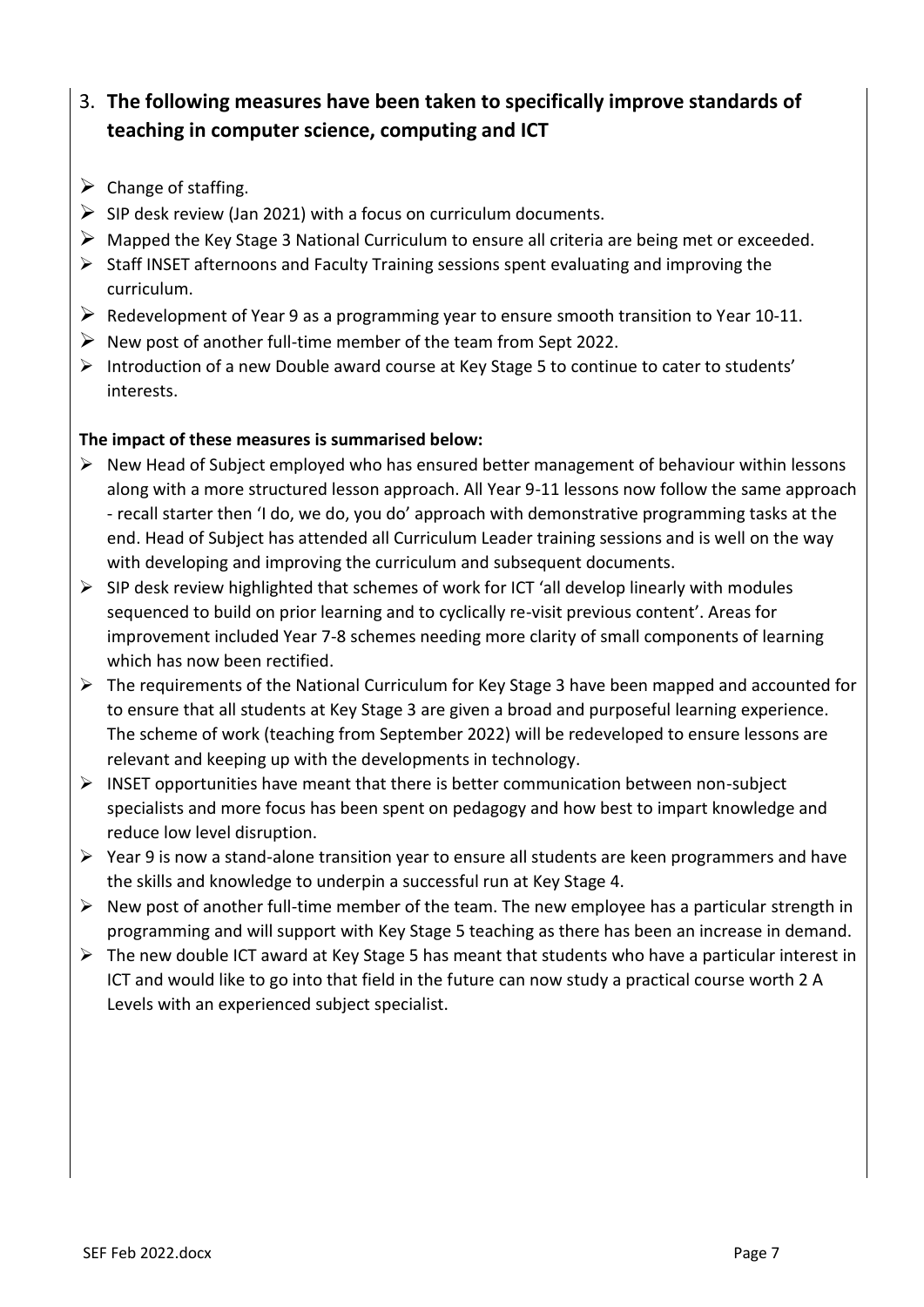# **4. The following measures have been taken to specifically improve standards of teaching in design technology**

- $\triangleright$  Appointment of a new specialist Head of Design Technology.
- $\triangleright$  Improved schemes of work in Year 7 and 8, where work is organised into smaller and more coherent sections, and to better equip students with technical skills and understanding.
- $\triangleright$  Lessons are structured so that students are taught content as a class more frequently than in previous years.
- $\triangleright$  Lesson starters are embedded in both practical and theory lessons, bringing structure and understanding to practical lessons, and subject knowledge, passion and design innovation to theory lessons.
- ➢ Plenaries also completed each lesson, summarising learning and checking student understanding.
- $\triangleright$  Individual lessons and small blocks of lessons require students to produce tangible outcomes which can be checked and assessed prior to moving on.
- $\triangleright$  Students are taught to use design software in detail from the outset at Key Stage 3. There is a bigger focus on precision and accuracy in design and manufacture.
- $\triangleright$  An improved programme of study in Year 9 prepares students with skills and understanding which better prepares them for the start of the GCSE programme in Year 10.
- $\triangleright$  The chosen OCR GCSE Art & Design 3D Design qualification better combines structured design work with practical elements which align more closely with what is taught at Key Stage 3.
- $\triangleright$  Design Technology at Key Stage 4 is taught by the Subject Leader alongside an experienced Teaching Assistant. (The Teaching Assistant is undertaking teaching training and should be qualified by the summer term of 2022.)
- $\triangleright$  The DT Technician is trained to set up and support lessons.

#### **The impact of these measures is summarised below:**

- $\triangleright$  Students are observably developing and securing skills and understanding to a better level before they attempt their final assessment pieces.
- ➢ The Year 7 and 8 schemes are now underpinned by mastery skills in traditional woodwork, product design, graphics and food technology, which has improved student skills, knowledge and confidence going into Year 9.
- $\triangleright$  Classes at Key Stage 4 are now working more cohesively such that more students are completing sections of their projects on time; there is a smaller gap between the students than in previous years. At Key Stage 4, students are able to work more independently and as a team without the need always to 'teach lead' practical lessons.
- ➢ Students are demonstrating an increasing level of confidence with their work as the lesson starters seek to address problems before manufacture.
- ➢ Regular plenaries consolidate the learning that has taken place, actively rewarding students' progress lesson-by-lesson.
- $\triangleright$  An increased number of students are producing high-quality design work before they commence the manufacture.
- $\triangleright$  Students are more engaged with the challenge of innovative design, problem solving and development. They show enjoyment and passion for their work.
- $\triangleright$  A slightly higher number of girls have opted for the GCSE than previously; design and CAD are given an equal level of importance to the woodwork component in DT.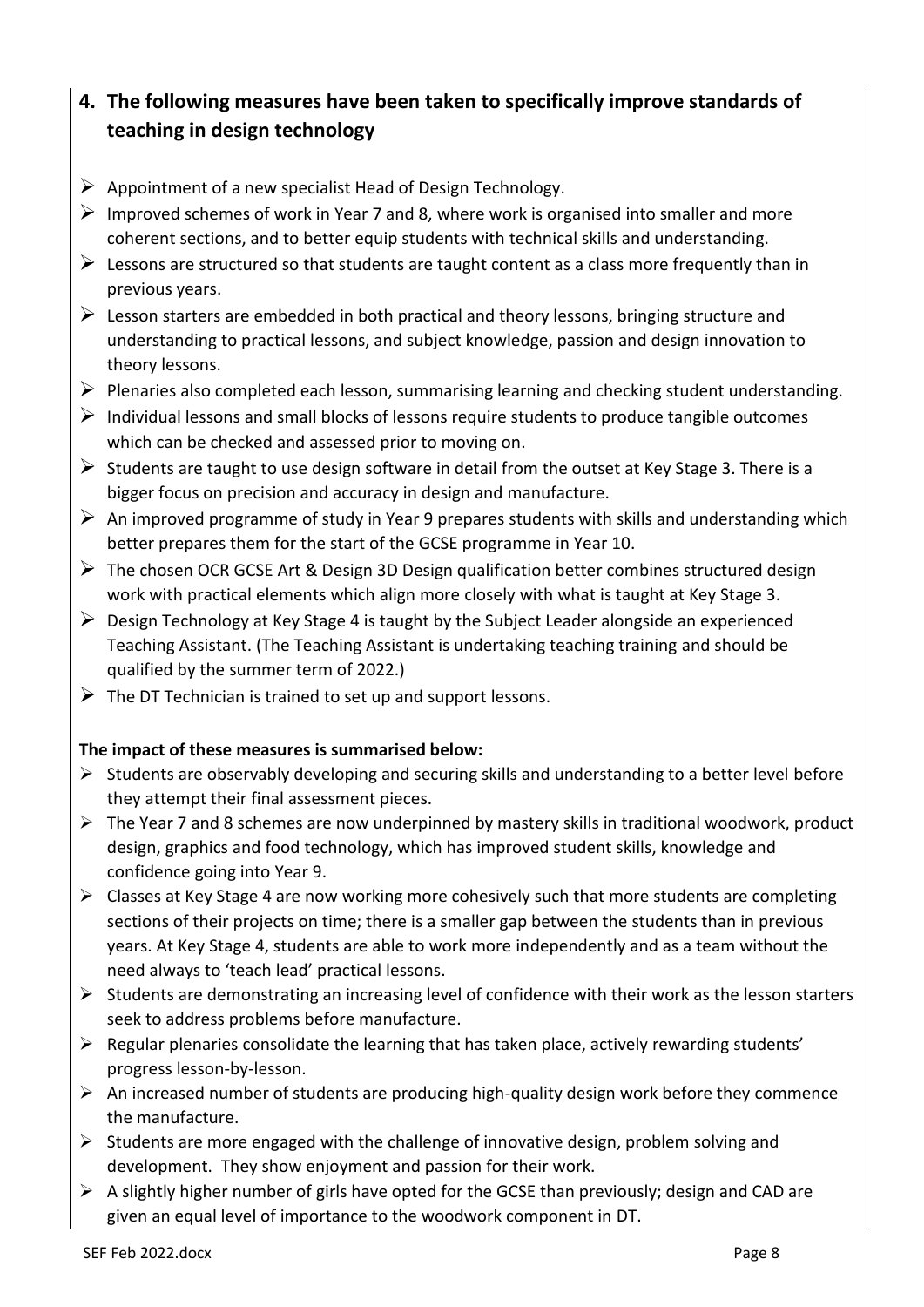- $\triangleright$  The Key Stage 4 course is increasingly producing better portfolios and product outcomes for Key Stage 4 students. Due to Covid19 there has not yet been a cohort assessed on Unit 2 (timed practical examination). However, students are ready to demonstrate their skills in this unit next academic year.
- $\triangleright$  Students are benefiting from the joint experience of a main teacher, subject specific teaching assistant and technician. At Key Stage 4, the quality of outcome has significantly improved due to the input, feedback and hands-on approach of this staffing structure. Students have been able to manufacture at a better pace as more advice and resources are available to them.
- $\triangleright$  Having a supportive, creative and experienced technician has transformed teaching. Consequently, practical lessons are taught better, with learning objectives being met.

# **The progress of disadvantaged pupils continues to accelerate and the number that are persistently absent reduces.**

## **Strategies to improve progress include:**

- $\triangleright$  Building upon the work started in 2016 to improve teaching and assessment, more recent whole school work on curriculum development has focused on improved structure, enhanced formative and summative assessment, and regular monitoring. This is designed to help ensure that all students can strengthen their knowledge and understanding, and remember more.
- $\triangleright$  Students who have been identified as under-attaining have been prioritised for one-to-one and small group catch-up sessions.
- $\triangleright$  Following some improvement in engagement and attendance resulting from the work of a dedicated support officer for disadvantaged students, Year Leaders have been allocated extra noncontact time in order to support these students.
- ➢ Early support (from summer term Year 10) for disadvantaged students by an independent Careers Adviser to identify a suitable post-16 destination, partly with the aim of motivating students to improve their engagement in lessons.
- $\triangleright$  More after-school activities and support sessions in a range of subjects, with priority being given to disadvantaged pupils.
- $\triangleright$  Some mentoring of disadvantaged students by school leadership team.
- $\triangleright$  Improvements to teaching in all subjects set out in page 2 to 5 particularly benefit disadvantaged students.
- $\triangleright$  The school "Inclusion Hub" offers a facility throughout the school week, including during break, lunch and after school, through which faculty and pastoral leaders can effectively target catch up work, respite time and key assessment time, towards vulnerable students on a timetabled or "when needed" basis. This has restored confidence and allowed some students to return to full mainstream education after disjointed periods of time. The centre is staffed by an experienced teacher who manages a series of one to one tutors and teaching assistants.

#### **The impact of these measures is summarised below:**

#### **Progress**

Progress of students at the end of Key Stage 4 in the most recent years where exams were taken is summarised as follows: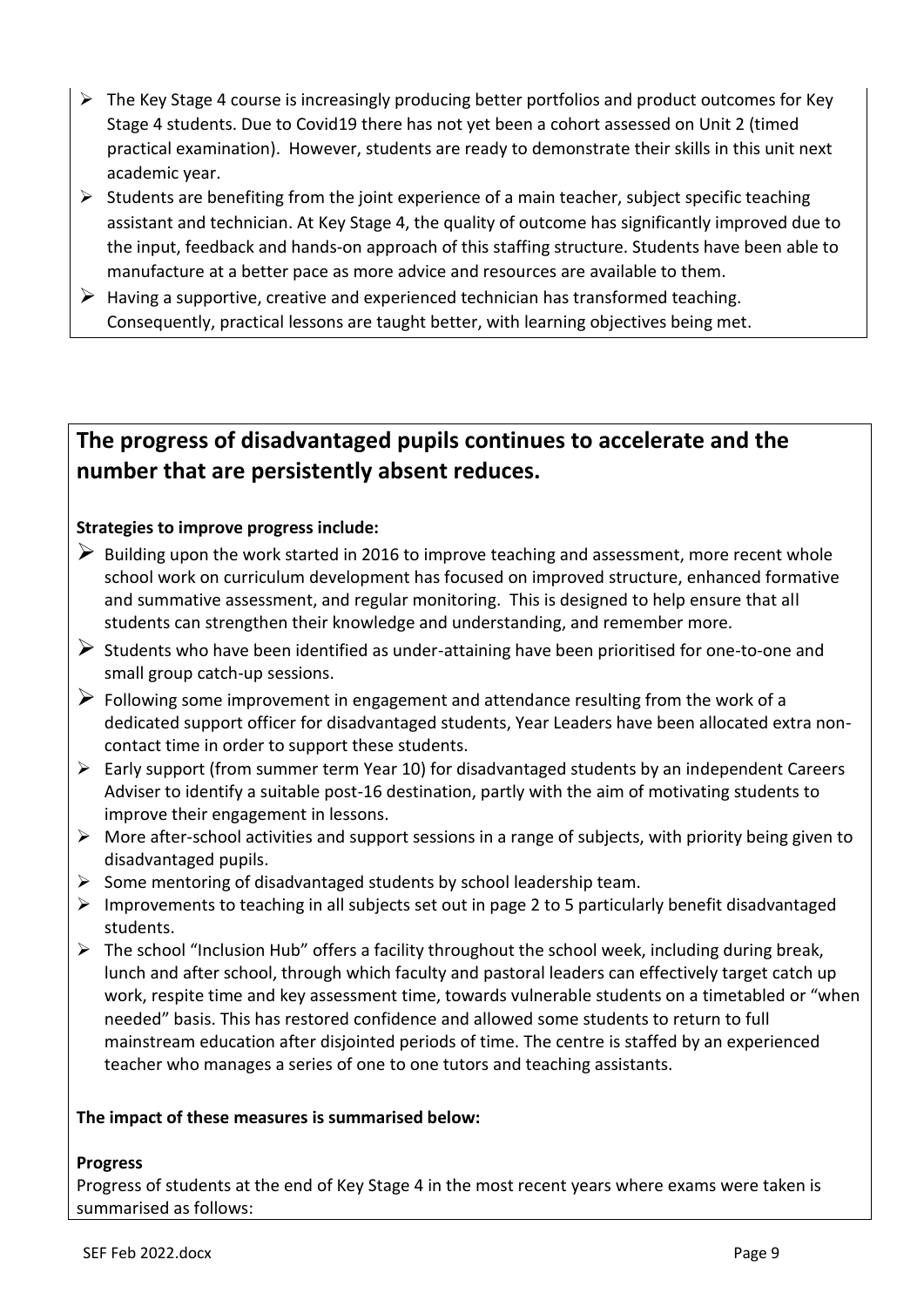| Progress 8 |          | % English & Maths (Grade 4+) |          |      |
|------------|----------|------------------------------|----------|------|
| Year       | Not FSM6 | FSM <sub>6</sub>             | Not FSM6 | FSM6 |
| 2018       | $+0.24$  | -1.04                        | 72       | 39   |
| 2019       | $-0.09$  | -0 27                        | 68       | 53   |

#### **Attendance**

| Attendance % |                      |               |
|--------------|----------------------|---------------|
| Year         | <b>PP Attendance</b> | PP PA         |
| 2017-18      | 91.3                 | 26.2          |
| 2018-19      | 92.4                 | 21.2          |
| 2019-20      | 92.8                 | 14.1 (to Feb) |

#### **Key Stage 3 progress using school teacher assessment data**

Points of reported progress between autumn term Y7 and summer 2021. Using our current progress scale, the expectation is that students make between 1.5 and 2 points of progress each school year.

| English |               |                   |
|---------|---------------|-------------------|
|         | Pupil premium | Not Pupil premium |
| Year 8  | 3.1           | 3.5               |
| Year 9  | 4.5           | 4.8               |

| Maths  |               |                   |
|--------|---------------|-------------------|
|        | Pupil premium | Not Pupil premium |
| Year 8 | 3.8           | 4.5               |
| Year 9 | 5.6           | 7 በ               |

| Science |               |                   |
|---------|---------------|-------------------|
|         | Pupil premium | Not Pupil premium |
| Year 8  | 21            | 2.3               |
| Year 9  |               | 43                |

These data indicate that, for example, in English and Science between the start of Year 7 and the end of Year 9, Pupil Premium students are making around 1.5 points of progress each year. Based on this, there is no significant difference between the progress of Pupil Premium students and other students in these two subjects.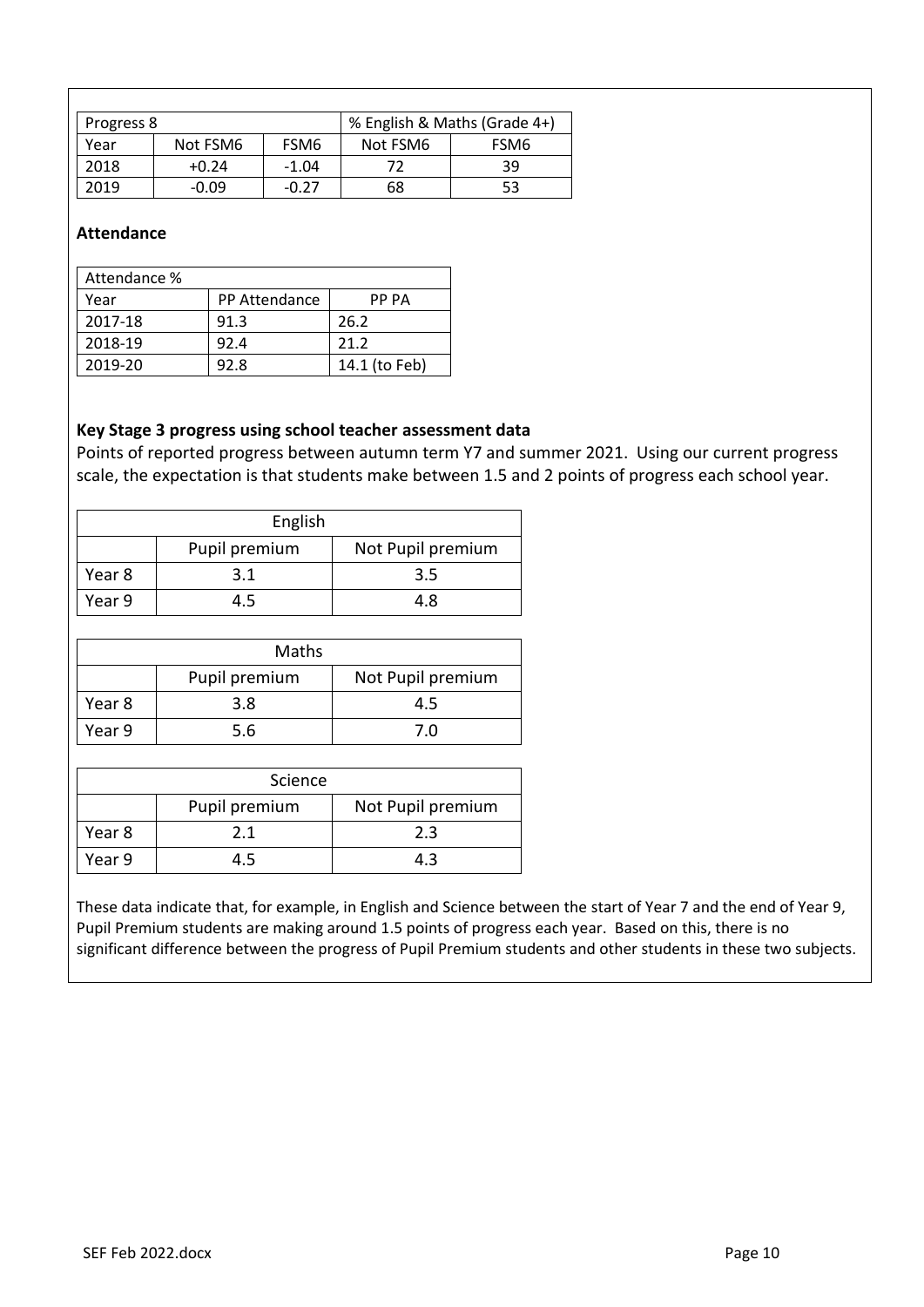# <span id="page-11-0"></span>Quality of Education - Intent

- The curriculum is ambitious and gives all especially disadvantaged students and those with SEND the knowledge and cultural capital to succeed in life
- The curriculum is coherently planned & sequenced to give students the knowledge and cultural capital to succeed in life
- The provider has the same ambition for all learners
- Learners study the full curriculum and are taught a full range of subjects as long as possible

## **Current evaluation: Good with all the above points above being met, as evidenced by:**

- ➢ The Key Stage 3 curriculum has been audited against the National Curriculum (NC). It meets and exceeds the NC in all subjects.
- $\triangleright$  All students in Key Stage 4 study English language and literature, mathematics, combined science or biology, chemistry and physics to GCSE.
- $\triangleright$  Over 97% in Key Stage 4 study at least either history or geography to GCSE (some who join the school later in Y10 and have not studied either subject at their previous school do not).
- $\triangleright$  Over 70% of students study at least one modern foreign language to GCSE.
- $\triangleright$  An extensive enrichment programme which covers the arts, sport, international visits, fieldwork, productions etc is available to all students. Participation in enrichment activities is monitored and increasing including disadvantaged students and those with SEND.
- ➢ Each curriculum subject has identified 'forward-facing knowledge' to be covered at the start of each course and then reinforced through constant spiraling.
- ➢ Identical 'end points' for key knowledge have been identified in all curriculum areas for all students so that there is equal ambition for all. Subject leaders have carefully planned 'small components of learning' together with scaffolding and support to enable all students to master and to be able to recall and apply this key knowledge.
- $\triangleright$  Each subject has carefully sequenced learning so that students can link new learning to existing knowledge and develop their conceptual understanding, as well as knowing facts and methods.
- $\triangleright$  Each subject has ensured that knowledge and experiences to develop cultural capital go beyond the exam syllabus and permeate their curriculum.
- ➢ Every subject has had a School Improvement Partner Review evaluating the quality of planning and curriculum design in the last 18 months with clear action points for improvement.
- $\triangleright$  Whole school INSET training lessons on the effective teaching of mixed attainment groups including support for SEND and disadvantaged students, is taking place on a regular basis.

## **Next steps:**

- $\triangleright$  School Improvement Partner Review of the Key Stage 4 Curriculum is currently taking place. This will be followed up with an action plan for further improvements.
- ➢ This academic year the Sixth Form curriculum design will be formally evaluated across all subjects.
- ➢ Every INSET Day this year has dedicated whole staff and faculty sessions on how we can ensure SEND and disadvantaged students learn more and remember more.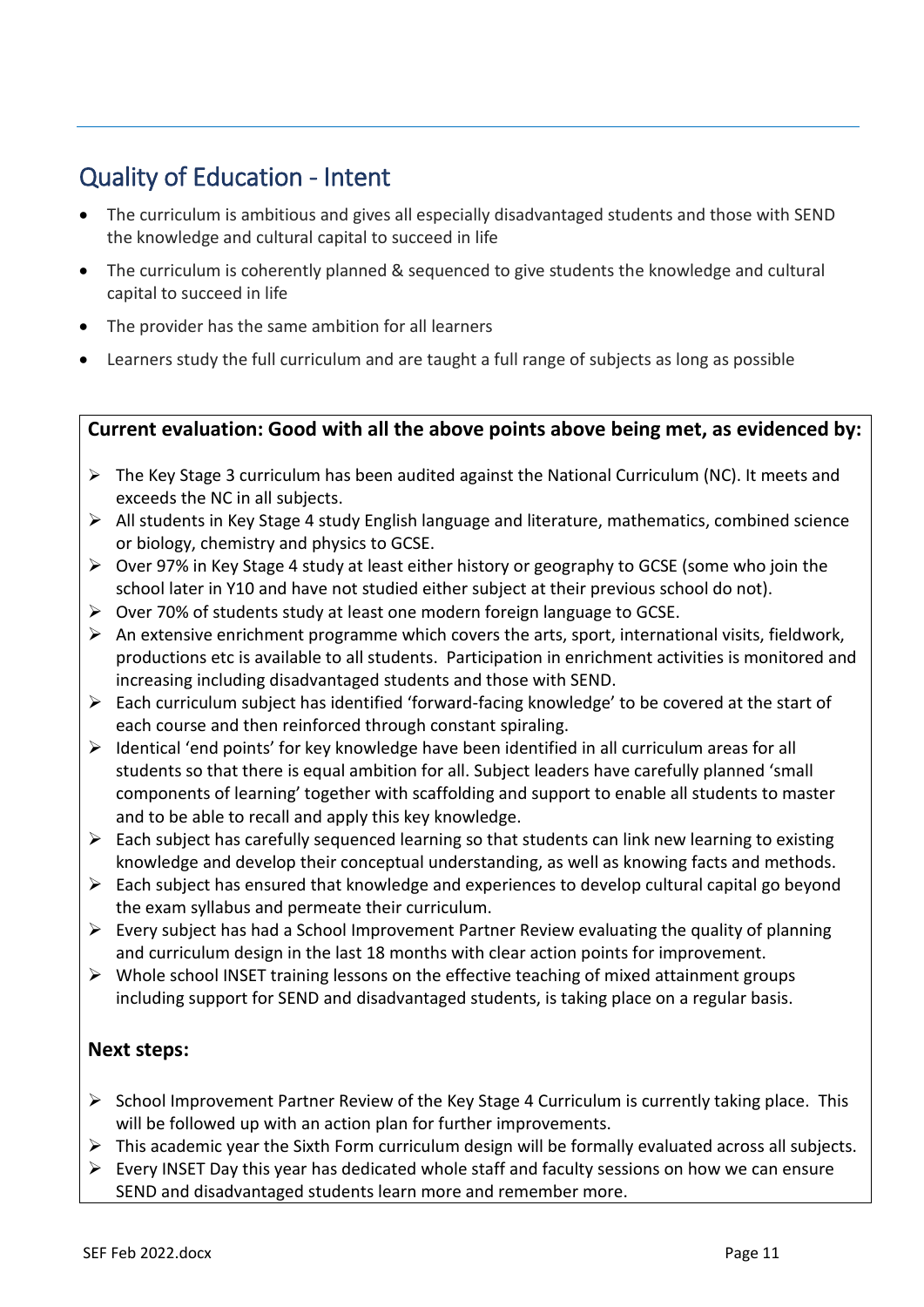- ➢ Continuous review and improvement of curriculum plans for Y7-Y11 by subject leaders and senior leadership team.
- $\triangleright$  All curriculum areas are finalising incorporating careers and equalities information into their intent statement.

**For further details on curriculum design, please see the curriculum section of the school website.**

# <span id="page-12-0"></span>Quality of Education - Implementation 1

- Teachers have good knowledge of the subjects they teach
- Leaders provide effective support especially for those teaching outside their main subject
- Teachers present subject matter clearly promoting appropriate discussion
- Teachers systematically check understanding, identify misconceptions & provide clear direct feedback
- They adapt their teaching without unnecessarily elaborate or differentiated approaches

# **Current evaluation: Good with all the above points above being met, as evidenced by:**

- $\triangleright$  Over 97% of lessons are taught by suitably qualified subject specialists.
- $\triangleright$  The small number of teachers teaching lessons outside their subject specialism are given strong and consistent support with lesson planning, resources, assessment and teaching methodologies by working closely with a teacher who has excellent subject knowledge and using detailed faculty planned learning schemes.
- ➢ School Improvement Partner reviews have consistently identified subject knowledge as a strength across all subjects reviewed.
- ➢ School Improvement Partner reviews and Senior Leadership Team (SLT) lesson visits consistently identify teachers promoting positive discussion, using questioning and other methodologies to identify misconceptions and then addressing these through effective teaching.
- $\triangleright$  Planned approaches to directly address common misconceptions 'head on' are used especially well in mathematics, humanities and science.
- ➢ All new teachers receive an effective induction programme based upon the Early Career Framework, a series of weekly interactive sessions on 'how we work at JMHS' and regular meetings with their line manager who provides support and coaching.
- ➢ 'Life at JMHS' document is used to train staff on the effective implementation of JMHS expectations for teaching and learning.
- $\triangleright$  Consistent and clear line management structure is provided for faculty line management, which includes a strong focus on effective subject pedagogies.
- ➢ Collaborative planning of curriculum design and lesson planning including on the eight Faculty Training Afternoons each year are used to further enhance subject knowledge and subject pedagogy knowledge.
- $\triangleright$  Eight curriculum leader training sessions take place each academic year, which are used for presentations on effective subject pedagogy (eg using OFSTED Curriculum Reviews) and to share good practice. Training has focussed on simple and efficient methods to ensure the same outcome for all without excessive differentiation.
- ➢ ASPIRE learning strategy is being used to embed effective learning habits in students.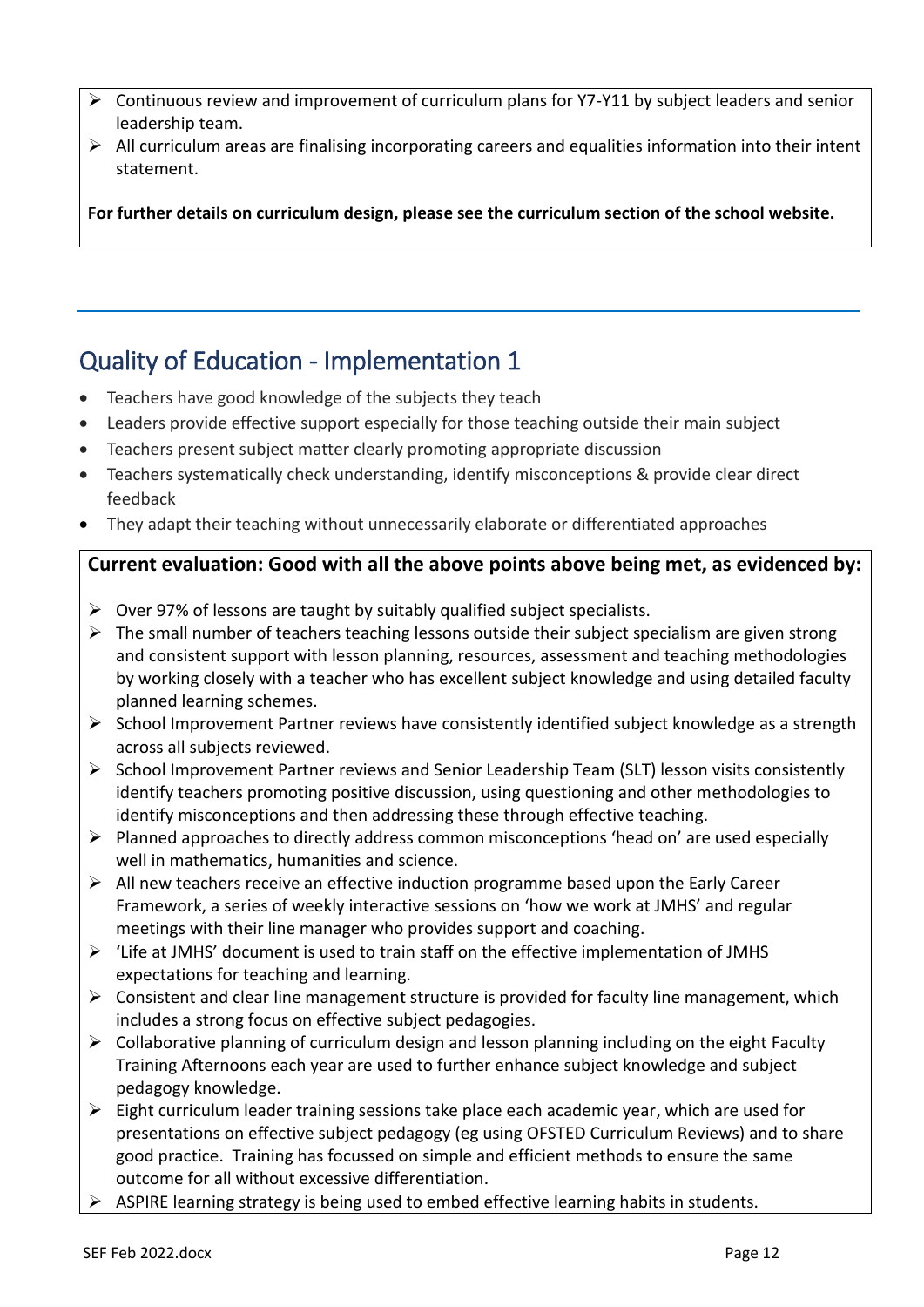- $\triangleright$  INSET Days this academic year are particularly focussing on how we achieve high quality mixed attainment teaching that enables all students especially disadvantaged students and those with SEND to succeed.
- $\triangleright$  Subject departments are working in groups to share effective approaches to promote clear and effective teaching, check understanding and address misconceptions.
- $\triangleright$  Develop all students understanding of how to learn effectively through our ASPIRE standards.
- $\triangleright$  Making line management even more effective, so that feedback can be given on curriculum planning, implementation and impact, especially on the learning of disadvantaged and SEND students.

# <span id="page-13-0"></span>Quality of Education - Implementation 2

- Teaching is designed to help learners remember in the long-term content they have been taught, and to integrate new knowledge into larger concepts
- Teachers use assessment to help learners embed and use knowledge effectively or to check understanding and inform teaching
- Leaders do not use assessment in a way that creates unnecessary burden

## **Current evaluation: Good with all the above points above being met, as evidenced by:**

- $\triangleright$  All subjects have sequenced learning so that new learning can relate to previous experience and is connected with larger concepts, following training and feedback from senior leaders.
- ➢ Larger concepts and key learning are revisited regularly to build more detailed knowledge incrementally. Care is taken to build gradually so that student confidence in their own ability and motivation are maintained.
- $\triangleright$  Weekly homework and short lesson starters are used to constantly revisit and build key knowledge.
- ➢ Teachers ensure key information is available to students to prevent overloading short-term memory.
- $\triangleright$  Assessment is used to help students gain confidence by knowing what they have learned and understanding the next steps they need to take.
- $\triangleright$  Assessment is used to help teachers identify areas where students or groups of students lack confidence and knowledge, and need additional teaching or support.
- $\triangleright$  Assessment is used by subject leaders to identify areas where the curriculum or teaching methodology needs to be amended to enable greater knowledge retention and better understanding.
- $\triangleright$  Assessment uses a variety of methodologies including diagnostic quizzes that are marked by computer programmes, student self-assessment and peer-assessment, use of mini whiteboards with verbal feedback, and teacher marking only when essential, to ensure that teacher workload created by assessment is not excessive.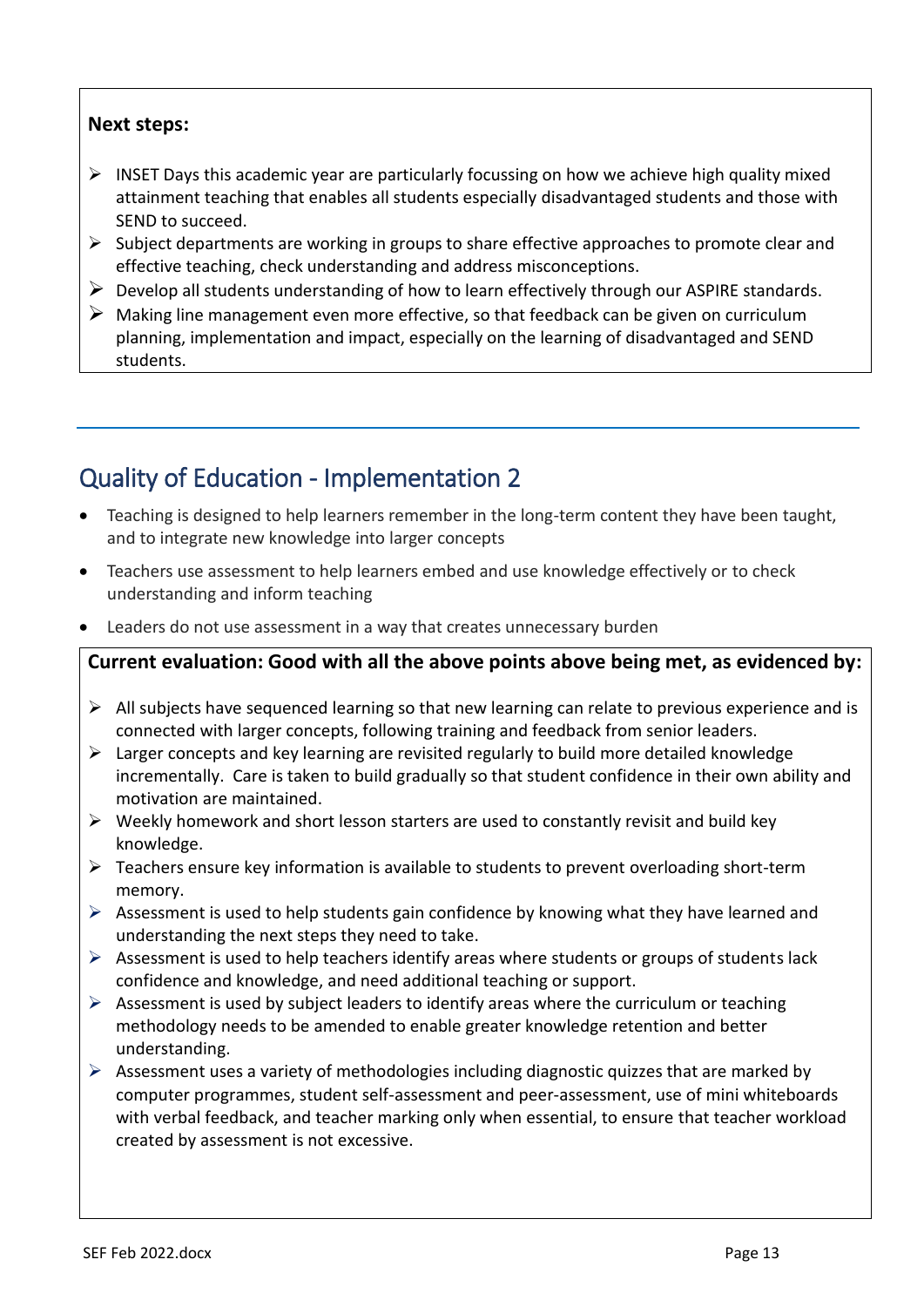- $\triangleright$  Use triangulated lesson visits/ work scrutiny/ students focus groups to identify how to help students remember more, learn more and understand better, especially disadvantaged students and SEND students.
- $\triangleright$  Increase collaboration between subjects (eg science and maths) so that teaching methodology is consistent across subjects (eg using formulas and algebra in science).
- ➢ Whole school review of how we use assessment at JMHS and how it might be improved by incorporating effective practice.

# <span id="page-14-0"></span>Quality of Education - Implementation 3

- The environment allows learners to focus on learning
- Resources reflect ambitious intentions & support the coherently planned curriculum
- A rigorous approach develops learners' confidence and enjoyment of reading

# **Current evaluation: Good with all the above points above being met, as evidenced by:**

- $\triangleright$  Classes and seating plans are designed to enable students to focus fully and work effectively using 'Kagan seating plans' to enable all students within mixed attainment classes to succeed.
- $\triangleright$  Our ten classroom rules are consistently applied across all classrooms and enable students to listen actively during exposition, participate actively in group and paired work, and focus fully during quiet working times.
- $\triangleright$  Every classroom has good teaching resources including high quality interactive touchscreen monitors, visualisers and traditional whiteboards.
- $\triangleright$  Facilities have been recently enhanced for teaching of practical and vocational subjects including food technology, design technology, business studies, travel and tourism and computer science
- $\triangleright$  Every student in Y10 and Y11 has a good quality study guide or textbook to use in school and at home to assist them in their learning.
- $\triangleright$  The Y7 reading support programme enables students in Y7 more than two years behind with reading to catch up through a highly structured phonics and reading comprehension programme.
- $\triangleright$  Reading buddies and one to one reading with our librarian and learning support assistants helps students in all year groups develop confidence and enjoyment of reading.
- $\triangleright$  Daily reading implemented for those students who are below their chronological age for reading.
- $\triangleright$  An active reading strategy has been developed by the Head of English which is an integral component in the PSHE programme.
- ➢ Reading for pleasure is promoted through a calendar of events, spanning across the academic year organised by our Head of English and librarian including book clubs, author visits and a poet in residence.
- $\triangleright$  Our excellent school library is used by many students every week.

#### **Next steps:**

 $\triangleright$  Use our ASPIRE framework to help students focus and concentrate even better in class.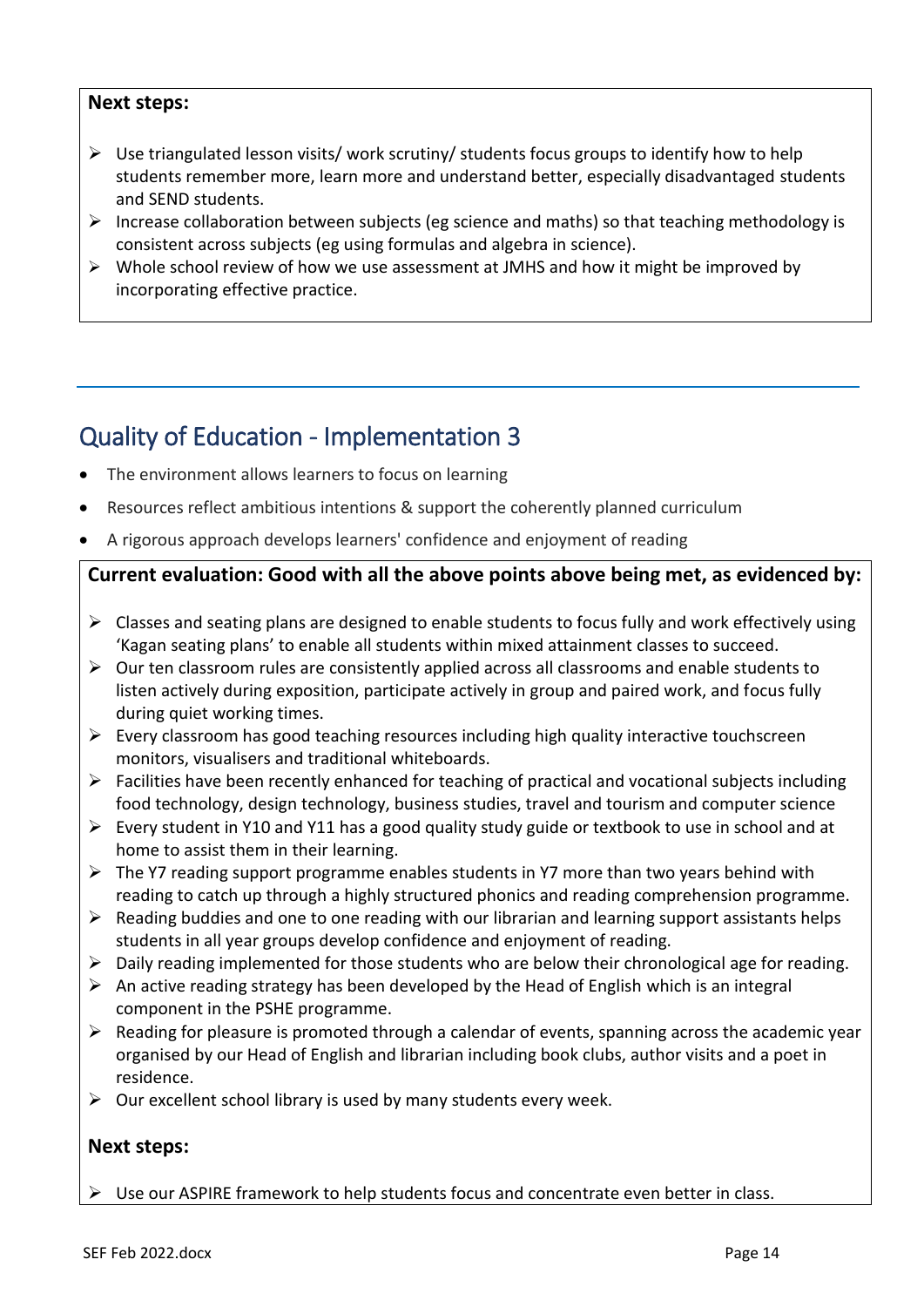- ➢ Continue our classroom refurbishment programme so that every classroom has good flooring, recently painted walls, good quality working blinds and modern energy efficient lighting.
- $\triangleright$  Secure external funding to enhance our sport and performing arts facilities.
- $\triangleright$  Review and further improve the quality of textbooks we use.
- $\triangleright$  Review and further develop the cohesion our Reading improvement and Reading for pleasure strategies.

# <span id="page-15-0"></span>Quality of Education - Impact

- Learners develop detailed knowledge & skills across the curriculum & achieve well
- Learners are well prepared for the next stage in education, training, or employment
- Students gain qualifications that allow them to progress
- Students read widely & often with fluency and comprehension

## **Current evaluation: Good with all the above points above being met, as evidenced by:**

- $\triangleright$  End of year exams and module tests indicate that students are developing detailed knowledge stored in the longer-term memory and that skill levels are increasing strongly as students move through the school.
- ➢ External assessments including exam results in 2019 and earlier indicated that student attainment at A Level and GCSE was above the national average whilst progress as indicated by Progress 8 was in line with expectation.
- ➢ Teacher assessments based on exam questions in the Spring and Summer terms of 2021 indicate that students were achieving higher marks on exam questions than in 2019 demonstrating enhanced knowledge and increased skill levels when compared with 2019 or earlier.
- ➢ Our Careers and IAG programme is closely matched to the 'Gatsby Standards' and is constantly being improved and enhanced.
- $\triangleright$  Every Y11 and Y13 student is given high quality one to one help in planning their next steps and ensure they secure a suitable course
- $\triangleright$  Reading strategies are explicitly taught and students experience a breadth of texts in lessons and tutor time.
- ➢ As a result of our systematic reading improvement programme, student reading scores as measured in objective tests are above average, with a decreasing number of students below their chronological age
- $\triangleright$  Conversations with students indicate that students read widely and fluently.

#### **Next steps:**

- $\triangleright$  Continually review curriculum design and the pedagogies employed so that student learning can be further improved.
- $\triangleright$  Actively and systematically teach students how to learn and revise.
- $\triangleright$  Fully embed our Careers programme within subject curriculums.
- ➢ Review and continually refine our reading improvement programme, so that nearly all students have reading ages at or above their chronological age.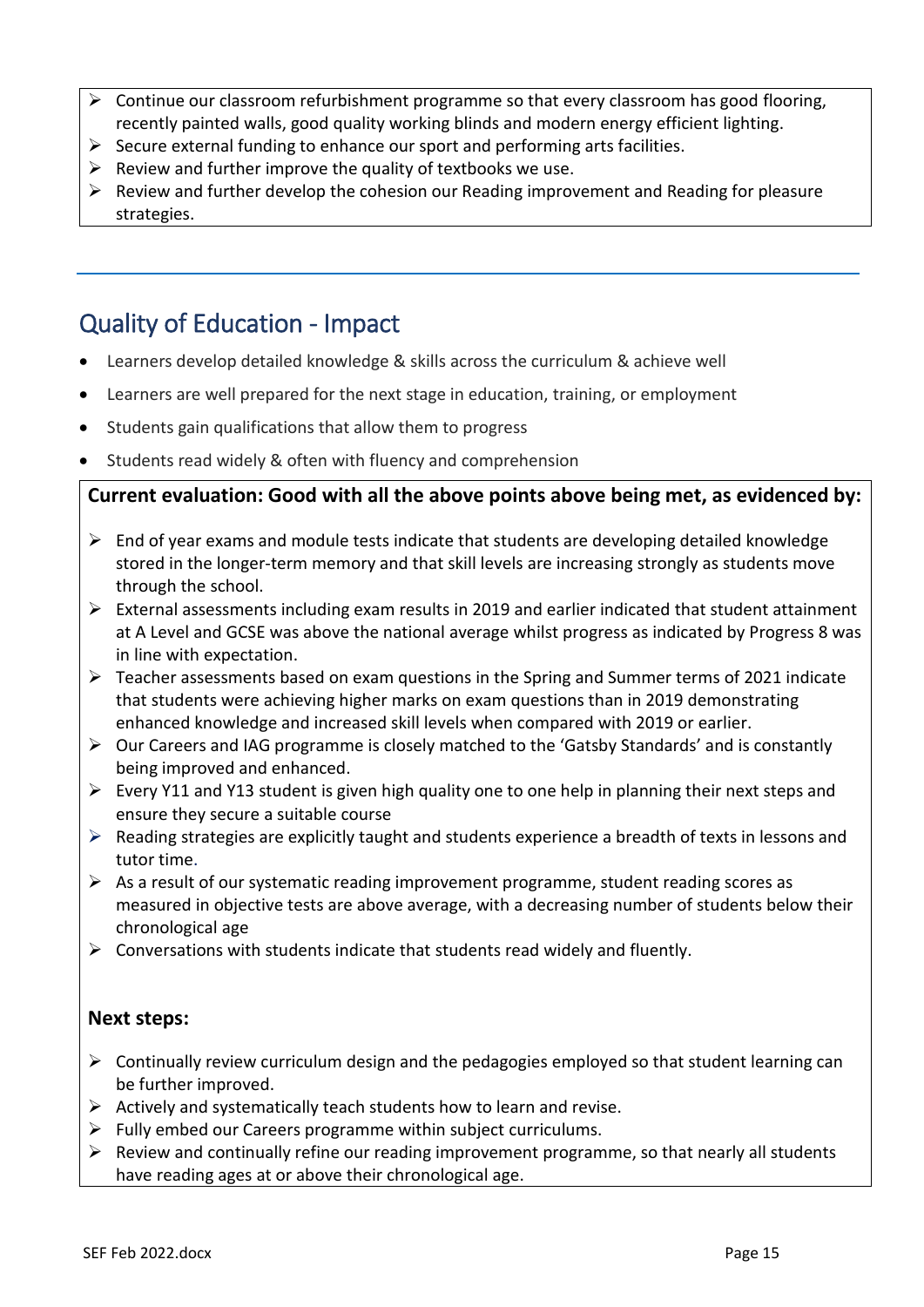# <span id="page-16-0"></span>Behaviours and attitudes

- High expectations of behaviour are applied consistently and fairly
- Learners' attitudes are positive, they are committed to learning, know how to study effectively, are resilient to setbacks & take pride in their achievements
- High attendance and consistent punctuality
- Relationships reflect a positive & respectful culture
- Bullying, peer on peer abuse & discrimination are not tolerated. If they occur, they are dealt with quickly & effectively and are not allowed to spread

# **Current evaluation: Good with all the above points above being met, as evidenced by:**

- $\triangleright$  There are clear and consistent expectations of behaviour based on our classroom rules, expectations and routines which are consistently applied by all staff thus enabling focussed starts to lessons, very good behaviour and a positive ethos in class.
- $\triangleright$  The small number of classes where there can be problematic behaviour are identified as 'red classes', have frequent visits from senior staff and have class behaviour plans devised by the class teacher with support from the subject leader and year leader. These enable long term improvement in behaviour for these classes.
- $\triangleright$  High levels of structured supervision at break and lunch where students are supervised by their year leader, an SLT member, a teaching assistant and tutors within year group zones enable considerate behaviour and any problems to be picked up early.
- ➢ Staff behaviour training has focused on ten effective strategies and restorative approaches to behaviour resolution. This is resulting in a gradual but significant improvement in staff skills and confidence in dealing with problematic behaviour and building positive relationships.
- ➢ The Behaviour for Learning policy has been revised to reflect restorative approaches to addressing low level disruption and providing a firm but supportive framework for those with challenging behaviour to improve. As a result of these changes the number of students receiving detentions has decreased and there have been small but significant improvements in behaviour.
- $\triangleright$  Use of the Behaviour Recovery Room (BRR) and the full-time behaviour recovery officer has provided bespoke support to the most vulnerable students who have challenging behaviour. This has provided an effective alternative to exclusion and the restorative approach used in the BRR has resulted in improved behaviour for some of our most challenging students.
- $\triangleright$  Year leaders pro-actively work with students and their families where concerns arise with behaviour. In the most concerning cases Pastoral Support Plans are enacted which involve fortnightly meetings with parents or carers and support from external agencies. The majority of student with pastoral support plans have made long term improvements.
- ➢ Attendance in 2018-9 and earlier years was marginally above the national average and the number of persistent absentees was just below the national average. Whilst unauthorised absence was below average, authorised absence was above average. This may have occurred because we follow up every absence but might also indicate that we are too willing to authorise absence and that we could be challenging more. Our attendance officer and SLT lead on attendance are reviewing all procedures to put in place a more rigorous and challenging system to follow up absence.
- $\triangleright$  In previous years the number of disadvantaged students who were persistent absentees was too high. Our year leaders are developing a range of strategies to address this.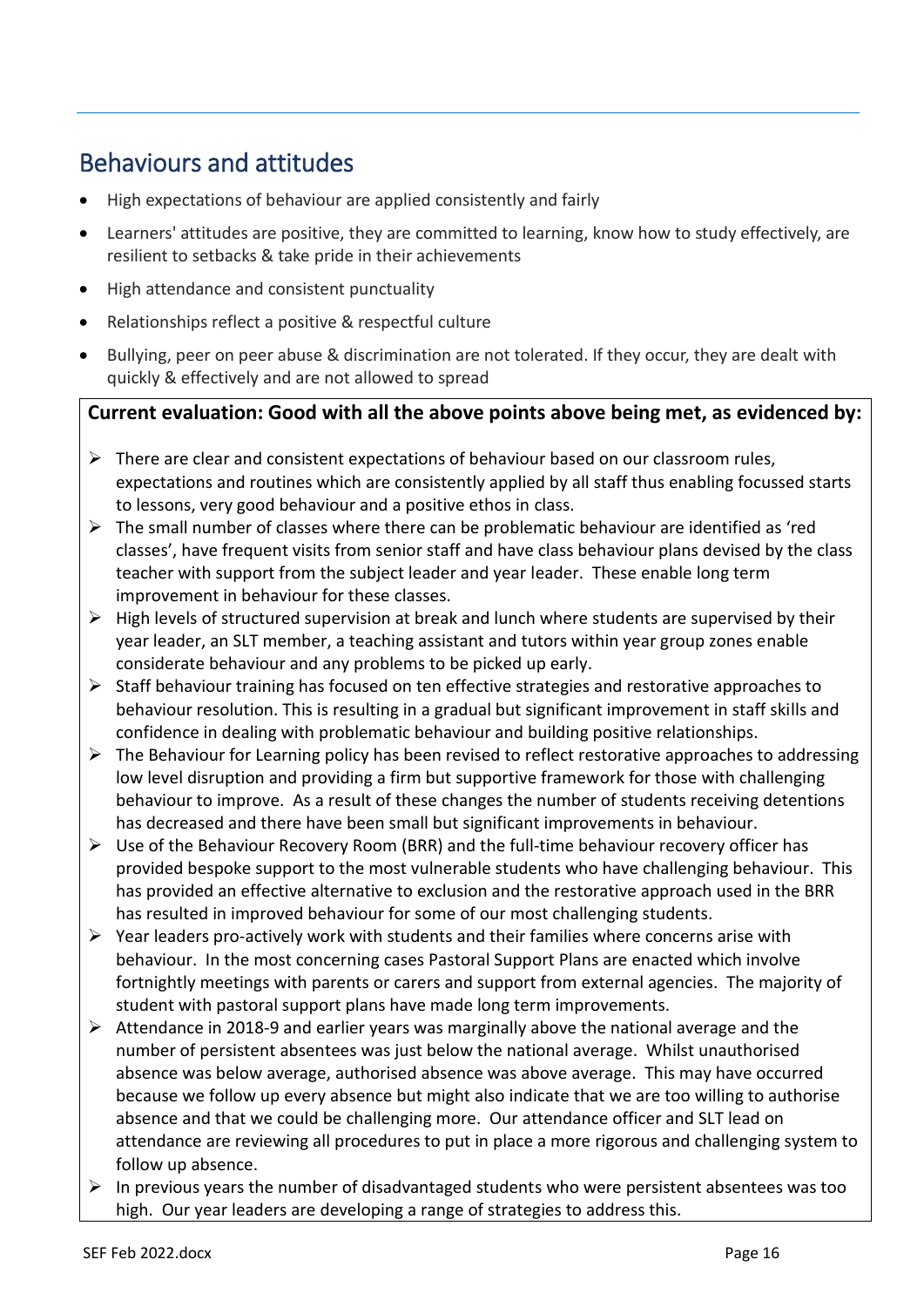- ➢ The high staff presence circulating between lessons and a rigorous approach to tackling lateness ensure students are punctual.
- ➢ We strive to develop three key qualities for all members of the school being 'conscientious, considerate and co-operative'. These qualities and our third school aim of 'building a community where we all support each other' are continually emphasised and contribute to the positive relationships that can be seen across JMHS.
- $\triangleright$  The assembly programme, PSHE programme and curriculum plans provide regular opportunities to consider discrimination, its causes, impacts and resolutions. Bespoke PSHE workshops delivered by Year Leaders provide extended coverage of key issues in terms of consent, harmful sexual behaviours, child exploitation and equalities.
- $\triangleright$  The school actively engages with trauma informed strategies such as the new emotional coaching programme and this contributes to staff forming positive relationships with students who have complex and difficult issues to deal with.
- $\triangleright$  The rare instances of discrimination, peer on peer abuse, or bullying that occur are tackled promptly and thoroughly by our pastoral team. Victims are supported with safety plans, whilst perpetrators learn the consequence of their actions.
- ➢ Pastoral and SEND team meet regularly to audit level of need and decide on appropriate intervention for students with challenging behaviour. They also use student surveys to ascertain the level of Peer and Peer abuse within the school and the possible hot spots in and around the school and community.
- $\triangleright$  Faculties are asked to outline their curriculum intent in terms of how diversity and equality is promoted through teaching and resources used.
- $\triangleright$  Weekly staff safeguarding and pastoral update bulletins seek to raise awareness about safeguarding issues and local protocols.

- $\triangleright$  Continue to communicate our high expectations, rules and routines to all students, parents and carers and apply these consistently and positively to further improve behaviour and attitudes.
- ➢ Continue staff training and coaching of individual teachers to further improve behaviour and class management.
- ➢ Implement our plan to reduce authorised absence and persistent absence for disadvantaged students and SENDS students.
- $\triangleright$  Considering best practice in providing behavioural support for students in school from a range of organisations.
- ➢ Continue to review our PSHE provision in its broadest sense.
- $\triangleright$  Review our Equalities and Diversity policy to enhance its provision and application and provide a consistent response and language across the whole staff for responding to equalities issues.

# <span id="page-17-0"></span>Personal Development 1

- The curriculum extends beyond the academic, technical & vocational providing for broader development enabling learners to discover their talents and interests
- The curriculum & wider work support development of character resilience, confidence & independence and helps students keep physically & mentally healthy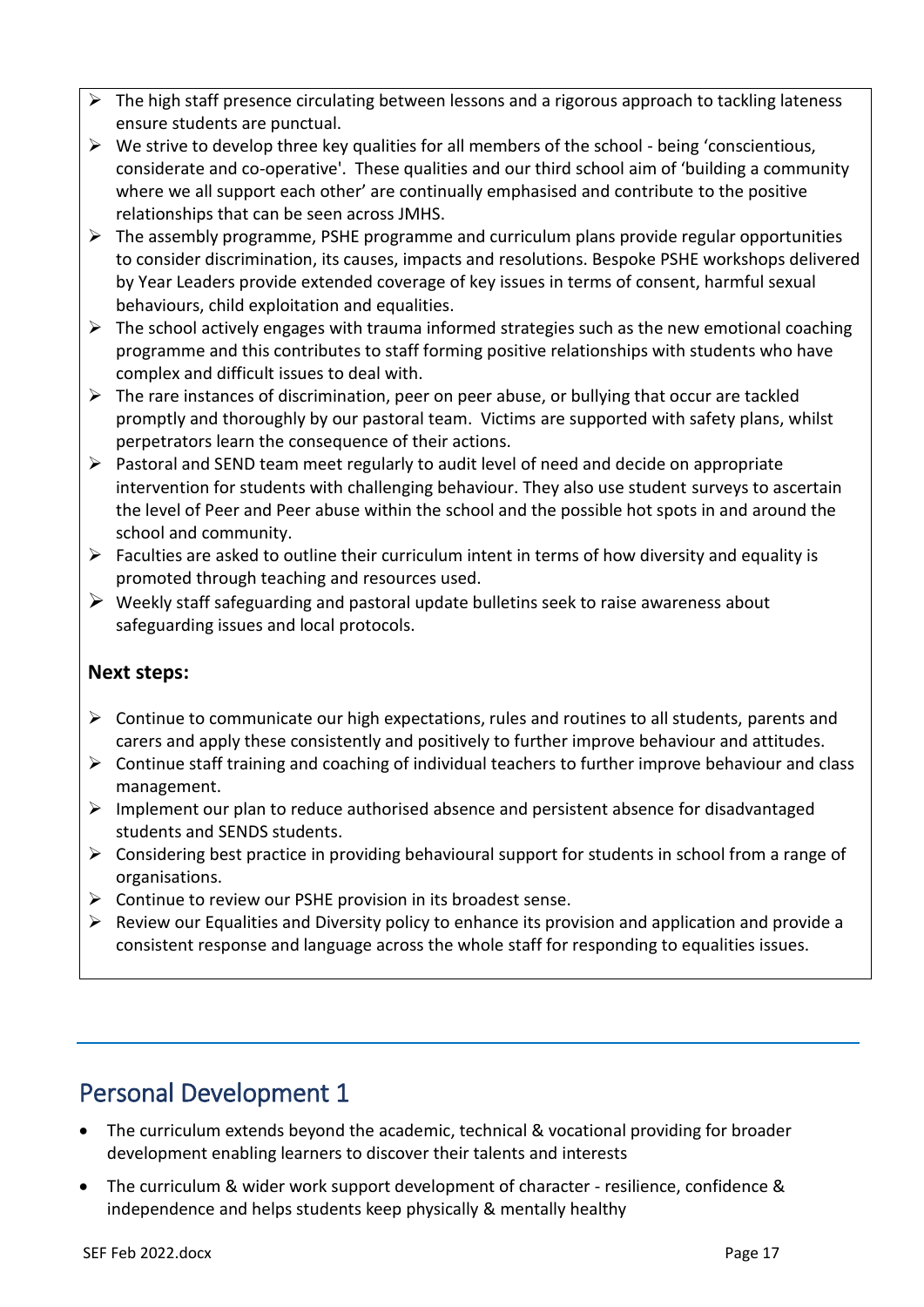# **Current evaluation: Good with all the above points above being met, as evidenced by:**

- ➢ There is a strong cultural tradition at JMHS which includes excellent curricular opportunities in art, dance, drama, & music, with a broad range of clubs, ensembles, choirs, bands, shows and productions with high participation rates, and cultural visits to galleries, theatres etc.
- $\triangleright$  Many students take up the opportunity to participate in our reasonably priced language and cultural visits to France and Germany including disadvantaged students who are supported financially to participate.
- $\triangleright$  The extensive enrichment programme includes many activities beyond arts and sport including STEM, woodwork, gardening, cookery, Italian, book clubs and many others providing opportunities for students to pursue a diverse range of activities enabling them to discover new interests and hobbies.
- ➢ Participation in enrichment clubs and activities is being tracked from September 2021. We aim particularly to encourage/persuade disadvantaged students and SEND students to attend to improve their resilience, confidence, independence as well as physical and mental health.
- $\triangleright$  JMHS provides a wide range of leadership opportunities eg in the arts, sport and languages.
- ➢ The prefect scheme enables students in Y10 and Y11 to develop their leadership skills by working with younger students as reading and maths buddies, leading sports and arts activities, supporting primary transition and making significant contributions to whole school events.
- $\triangleright$  Every student has two hours per week physical education lessons which help students to develop their skill and ability in a wide range of physical activities and sports. In addition, all students have the opportunity to participate in recreational lunchtime sport on a daily basis and to attend sports clubs. All students participate in house sport.
- ➢ Most food lessons involve cooking and teaching students how to prepare nutritious meals using natural ingredients. Food and Nutrition is a popular GCSE option.
- $\triangleright$  We have fully embedded our revised Relationships and Sex Education programme in the curriculum particularly emphasising mutually respectful, consensual relationships using science lessons, PSHE lessons and additional sessions delivered by year leaders. Feedback from parents and students and an independent consultant who evaluated our approach indicated that this curriculum is a powerful tool in teaching respect and keeping young people safe.
- $\triangleright$  Hub provision supports students with emotional barriers to learning and attendance.
- $\triangleright$  The school pinpoints and advises parents and carers on mental health issues through its website and personally directing families to a range of organisations that can support in this area.
- $\triangleright$  The school works with a recognised local counselling organisation (CLD) to provide counselling programmes for any student referred on a wide range of mental health issues. We are also part of a regional CAMHS initiative to host CAMHS low level workers for one day a week to help support the curriculum provision for mental health and meet additional counselling needs. The school nursing service also provides counselling in school.
- ➢ Students in all year groups have given their feedback on provision and their self-evaluation of their own mental health through a series of student voice surveys.
- $\triangleright$  The school has trained a small number of older pupils in our sixth form to work as mental health mentees for some younger students.
- $\triangleright$  The school assembly programme has covered a wide range of mental health topics.
- ➢ The school promotes the online counselling service "Kooth" for all students.

## **Next steps:**

 $\triangleright$  Through active tracking of participation in enrichment, increase participation of disadvantaged and SEND students, encouraging all to actively participate.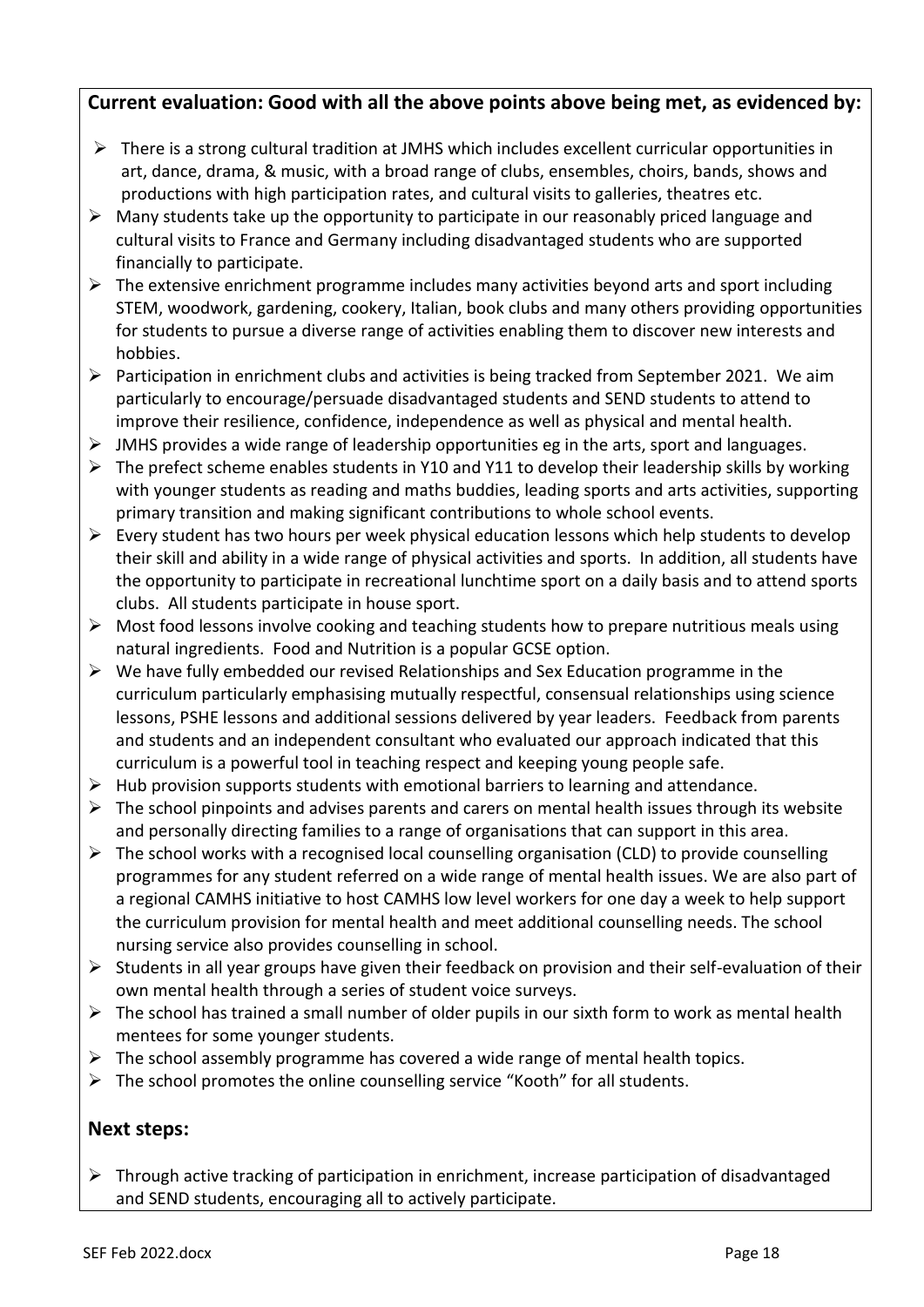- $\triangleright$  Develop further screening/student survey and voice exercises to assess mental health, and use results from these to further develop our mental health strategy.
- ➢ Develop a new role for a School Mental Health lead role for a member of staff outside the pastoral team to review and improve all practises.
- $\triangleright$  Develop the website and other medias to provide timely and required support for parents/carers looking to help the young people in their charge with mental health problems.

# <span id="page-19-0"></span>Personal Development 2

The curriculum and wider work prepare students for life in modern Britain by promoting:

- Responsible, respectful and active citizens
- Understanding of British Values
- Appreciation of diversity
- Appreciating what we have in common
- Respect for the different protected characteristics

# **Current evaluation: Good with all the above points above being met, as evidenced by:**

- $\triangleright$  British Values are systematically embedded at JMHS through the curriculum especially in citizenship, RE, history and geography, through PSHE work in tutor time, our assembly programme, House Competitions, and in lessons.
- $\triangleright$  Respect is a key component in the ASPIRE strategy where students earn House Points for displaying support and appreciation of diversity.
- $\triangleright$  Opportunities for appreciation of diversity and what we have in common are built into curriculum subjects particularly English, the arts and humanities.
- $\triangleright$  The assembly programme is planned to promote diversity and directly address issues concerning the different protected characteristics.
- $\triangleright$  There are many opportunities for active citizenship and volunteering including supporting younger students with reading and maths, running primary school events, becoming a school prefect and joining our student leadership team.
- $\triangleright$  All students are encouraged to become active, respectful and responsible citizens through our three key qualities of being conscientious, considerate and co-operative.

## **Next steps:**

- $\triangleright$  Use student, staff and parental surveys and curriculum analysis to develop a strategy for further enhancing our strategy to help all appreciate diversity.
- ➢ Use the ASPIRE framework to give greater recognition and reward for respectful and kind actions and behaviour.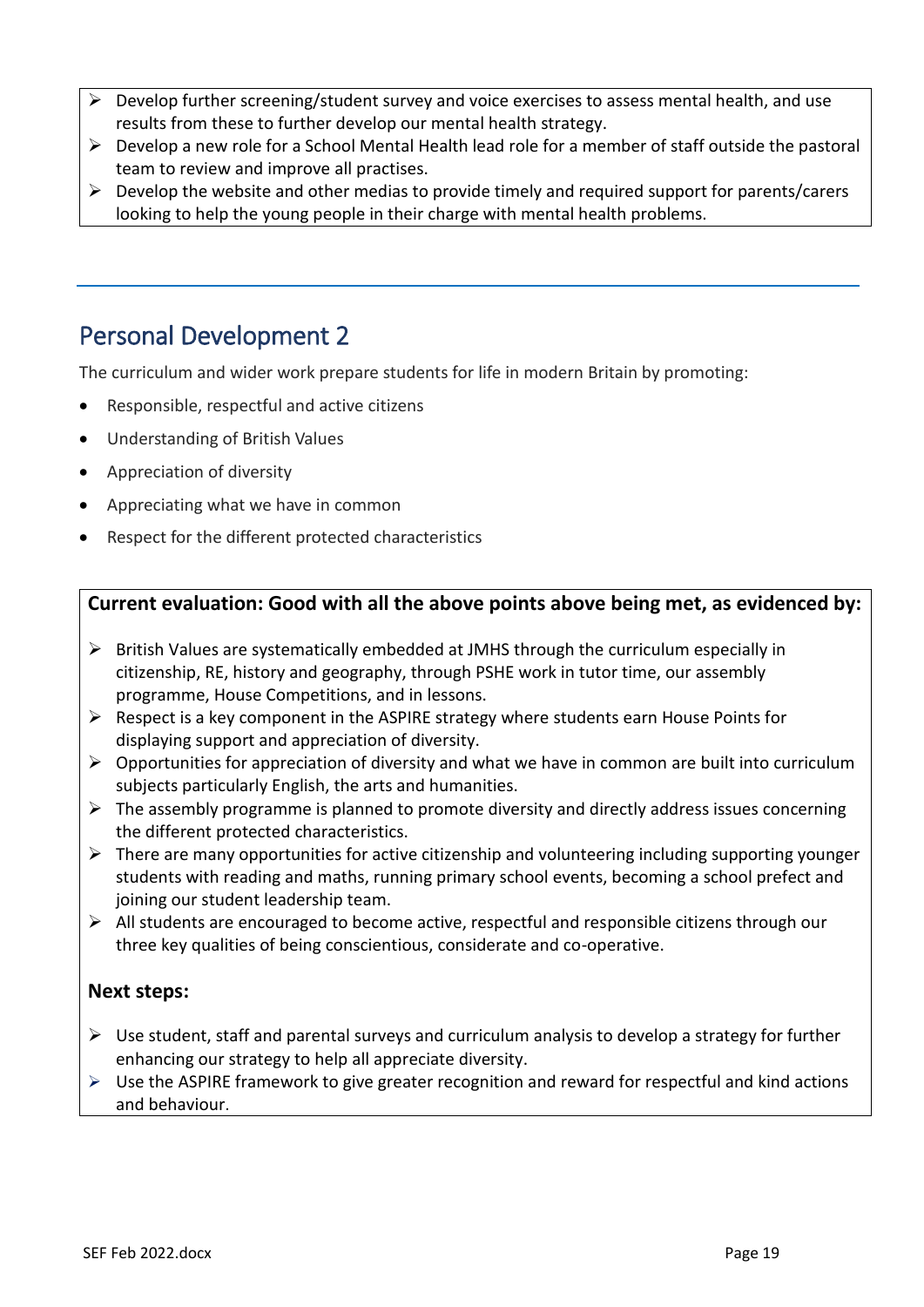# <span id="page-20-0"></span>Leadership and Management 1

• Leaders have a clear and ambitious plan for providing high quality inclusive education for all which is realised through strong shared values, policies, and practice

## **The plan, progress, and next steps are summarised below**

The school development plan aims to build on current strengths and address areas of weakness. The plan covers the three-year period from September 2020 until August 2023 and is based around the following five key priorities:

- 1. Continue to develop a coherent curriculum that helps students build knowledge incrementally through careful sequencing of learning and ensuring students can achieve mastery and apply their learning.
- 2. Further improve and refine routines and expectations, so that students work productively in a highly supportive environment. Invest in and develop the physical environment of the school to further support our key aim of excellent and enjoyable learning for all
- 3. Further develop our systems for providing excellent pastoral care for all students including support for vulnerable students, those with SEND and students with behavioural challenges.
- 4. Develop our teachers' skills in successfully teaching the curriculum, managing challenging behaviour and motivating students to be conscientious, considerate and co-operative.
- 5. Develop JM6 to become a dynamic and exciting sixth form where students experience excellent learning and teaching, can access a wide range of enrichment activities and receive excellent bespoke support and guidance.

We are achieving these aims through:

- $\triangleright$  Highly effective leadership, management and governance.
- ➢ Ensuring effective financial management including careful monitoring of spending, ensuring best value and maximising funding to improve our facilities.
- $\triangleright$  Policies and procedures that treat all members of the school equitably and respectfully.
- $\triangleright$  Supporting all our students and staff with developing their knowledge and skills in a positive environment where we all enjoy working together.

The progress on the first year of the plan is briefly summarised below:

#### **1. Curriculum**

- a. Curriculum overviews are clear and well written with strong and ambitious aims.
- b. National curriculum is fully met and exceeded in places.
- c. Sequencing of topics maximises recall.
- d. End points are clearly identified, but we need to be more precise with small components of learning.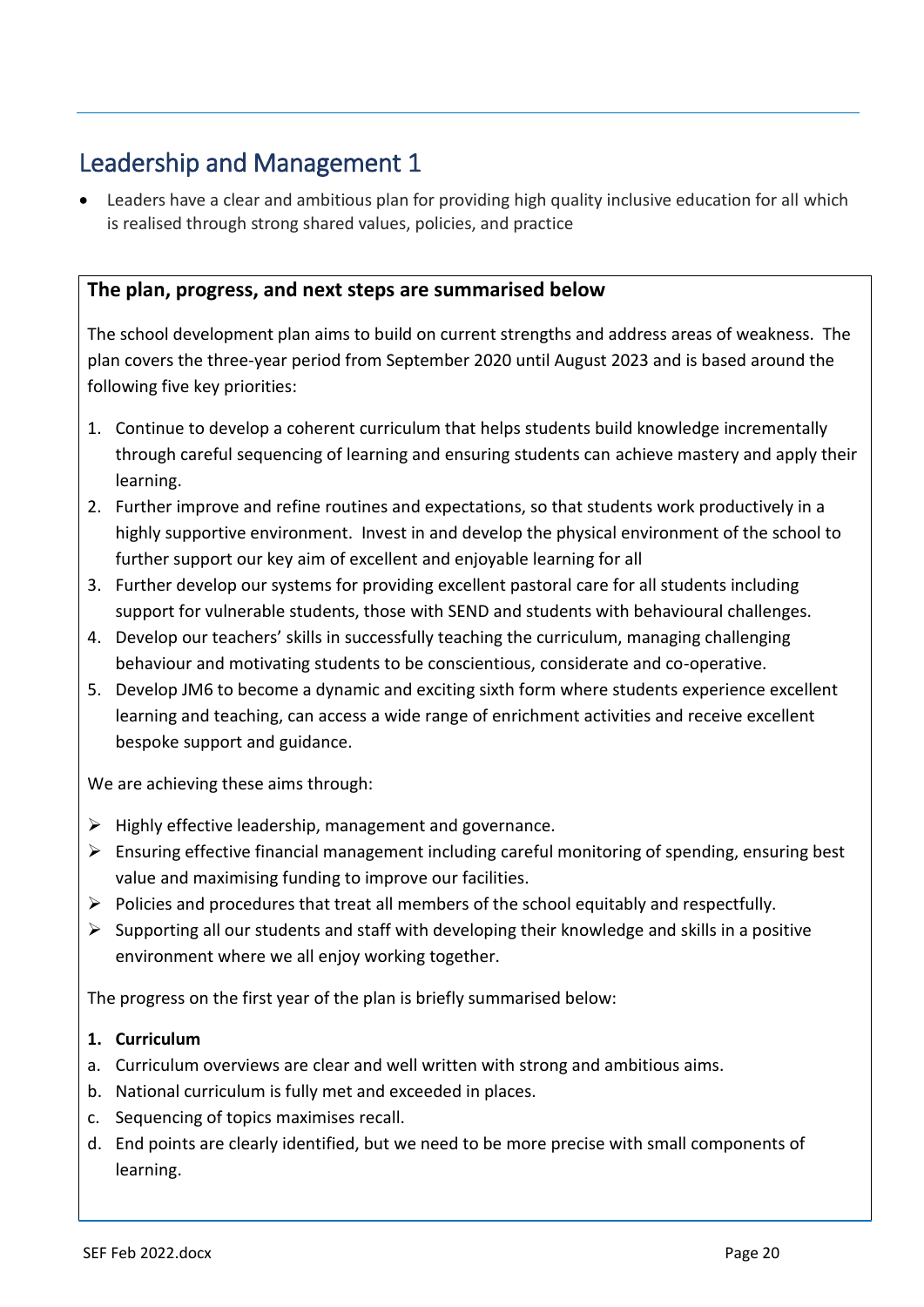- $\triangleright$  Be more precise with identifying small components of learning.
- $\triangleright$  Use feedback from curriculum reviews to refine and improve the Y7-Y11 curriculum this academic year.
- $\triangleright$  Develop our methodologies for monitoring curriculum implementation and impact.
- $\triangleright$  Ensure strategies for supporting SEND and disadvantaged students are clearly implemented in all subjects.

#### **2. Routines and expectations**

- a. Excellent outcomes with students consistently complying with COVID protocols and new routines.
- b. Strong improvements to learning environment particularly with ICT eg new touchscreens and visualizers in every classroom, maths block and mobile classrooms refurbished.
- c. No progress yet in securing funding for new astroturf pitch.

#### **Next steps:**

- $\triangleright$  Continue with classroom refurbishment and improving the school environment.
- $\triangleright$  Secure funding to improve sports and arts facilities.
- ➢ Use 'ASPIRE' strategy to further improve ethos in lessons.

#### **3. Pastoral Care**

- a. Year leaders enhanced role has been successful, they have better knowledge of students, have been able to intervene at an early stage and prevent the occurrence of problems.
- b. Allocating teaching assistants to year groups and use of year group hubs for support has been effective.
- c. A number of students with poor behaviour records before September 2020 have improved significantly.
- d. Catch up tutoring has worked well particularly for looked after children.
- e. Disadvantaged students were supported well through provision of laptops and through Skeleton School during lockdown.
- f. There has been improvement in SEND students' progress in lessons, but further work needs to be done.

#### **Next steps:**

- ➢ Build on the successes of 2020-21 with Year Group zones, staggered lunch, closer supervision and effective starts and ends of lessons.
- ➢ Continue to build the effectiveness of our year group system by supporting our year leaders and developing the role of form tutors.
- $\triangleright$  Develop our system for restorative justice.
- $\triangleright$  Develop and implement our strategy to maximise the progress of SEND students in mixed attainment classes.
- ➢ Reformulate our strategy to support disadvantaged students particularly concentrating on parental engagement, self-belief and inculcating good working habits.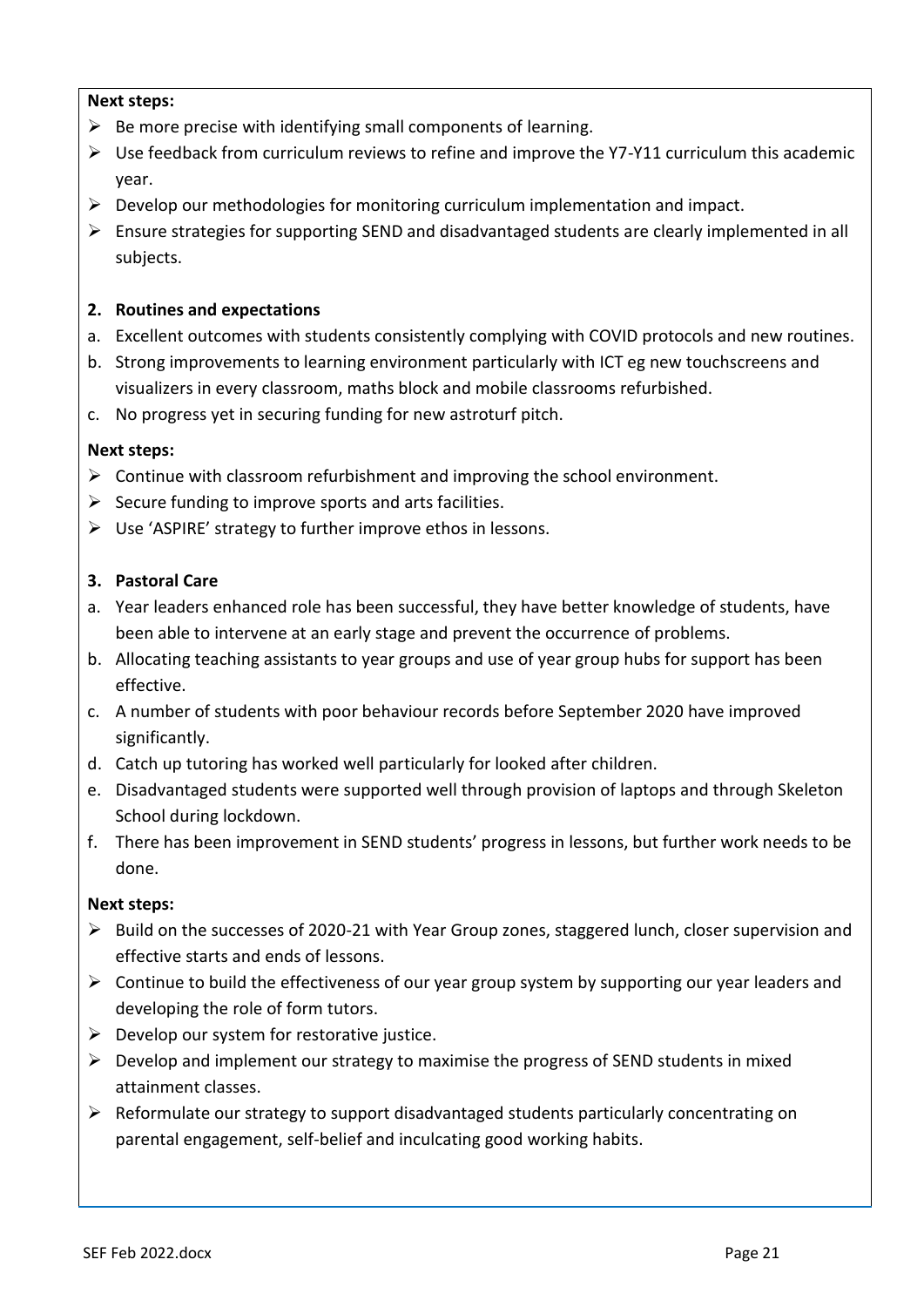#### **4. Developing teacher and staff skills**

- a. Training on using TEAMS during lockdown was highly effective as every teacher used TEAMS effectively during lockdown with lessons being well attended by students and rated highly by students and parents.
- b. Every subject leader successfully completed a 6- hour learning course about effective curriculum design in addition to attending other sessions led by the head or deputy headteacher. As a result, the SIP concluded that considerable improvements were made to curriculum design during 2020/21.
- c. All teachers were trained how to use the new touchscreen monitors and visualisers effectively. Visits to lessons confirm these are being used well.
- d. Behaviour management training focussed on effective classroom management and developing the skills to motivate challenging students. Lesson visits confirm small but significant improvements.

## **Next steps:**

- $\triangleright$  Move subject training from a curriculum design focus to delivering the curriculum effectively through high quality teaching particularly to mixed attainment groups.
- $\triangleright$  Continue to build staff confidence working with IT and with effectively managing challenging behaviour.
- ➢ Line managers give detailed individual feedback to teachers following monitoring visits on curriculum delivery, teaching methodology, and student learning.
- ➢ Ensure there is a strong focus on effective teaching of mixed attainment classes and helping SEND students and disadvantaged students in these classes know more, remember more and understand better.

#### **5. Sixth form**

- a. Effective sixth form teaching including during lockdown.
- b. Greater involvement of Sixth Form Leadership Team in recruitment, but recruitment activities curtailed.
- c. Y11 masterclasses initiated.
- d. Overall recruitment was 39%, an improvement from previous years, but not yet up to our target of 45-50%.

#### **Next steps:**

- ➢ Complete first revisions of Sixth Form subject curriculums by July 2022.
- $\triangleright$  Increase resources for the Sixth Form Leadership Team and SLT support.
- $\triangleright$  Improve enrichment activities for the Sixth Form.
- $\triangleright$  Create joint events for Sixth Form and younger year groups.
- $\triangleright$  Create the culture of an 11-18 school.
- $\triangleright$  Embed successful masterclasses in all subjects.
- ➢ Increase recruitment into JM6 to at least 45% of Y11 numbers.

**The SDP is continuously and clearly communicated to all staff and governors. We continually develop a strong culture of how we work here with students and parents to create a culture of continuous improvement.**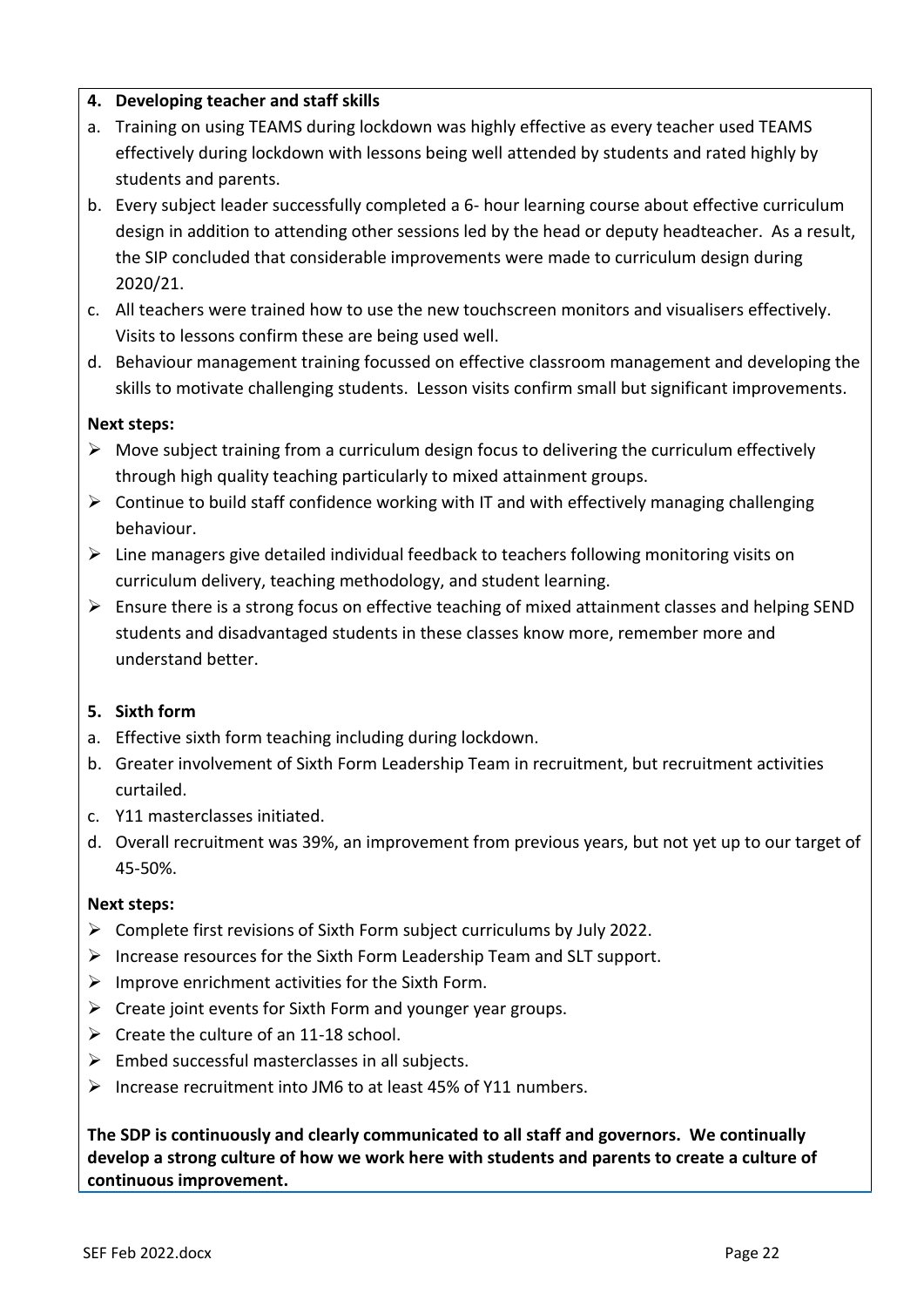# <span id="page-23-0"></span>Leadership and Management 2

- Leaders focus on improving staff subject, pedagogical and subject pedagogical knowledge
- All learners complete their programme of study. Leaders never allow off rolling or similar 'gaming'.
- Leaders engage effectively with students, parents, and other stakeholders.
- Leaders engage with staff, take account of pressures and manage constructively ensuring a reasonable workload.
- Protect staff from bullying or harassment.

## **Current evaluation: Good with all the above points above being met, as evidenced by:**

- ➢ All curriculum leaders and other interested teachers completed a six-hour course last academic year on effective curriculum design.
- $\triangleright$  SLT members are leading half termly curriculum leaders training sessions this academic year on effective pedagogy.
- $\triangleright$  Whole staff and subject INSET sessions this academic year are focussed on effective strategies for mixed ability teaching with high expectations and the same outcomes for all.
- $\triangleright$  SLT line managers work with subject leaders to examine the latest research on effective teaching within subject disciplines to review and improve curriculum design, pedagogy, use of assessment and resources.
- ➢ Ten JMHS middle leaders have successfully completed the NPQML qualification over the past two years, the majority joining a JMHS led course. An additional seven staff under now undertaking NPQTL.
- $\triangleright$  SLT line managers use evidence-based curriculum research to support subject leaders with reviewing and improving curriculum design, pedagogy and assessment.
- $\triangleright$  All learners complete their programme of study. Where students are struggling to engage with school we use 'The Hub' to offer dedicated support from highly skilled staff. The Hub is led by a former Headteacher and enables students struggling with mental health issues, family bereavement, and extremely difficult home situations to attend school and continue to learn the curriculum whilst developing their resilience and preparing them to rejoin mainstream classes.
- $\triangleright$  In the very rare circumstances in which medical professionals recommend part-time timetables, we ensure through a carefully structured Pastoral Support Plan and work in The Hub that disruption to education is minimised and the student can increase hours and then return to full time education as soon as possible.
- $\triangleright$  Leaders engage with students through active supervision in year group zones, every day before school, at break and at lunch; through very regular lesson visits; through taking assemblies and through student surveys and focus groups.
- ➢ Leaders communicate and engage with parents and carers through comprehensive and regular newsletters; an up to date website; by being accessible via phone or email and through termly parental surveys that cover a wide range of topics.
- $\triangleright$  Leaders engage with parents and carers of SEND students, vulnerable students, Looked After Children and students who have challenging behaviour through very regular emails, phone calls (sometimes on a daily basis), face to face meetings and Pastoral Support Plans.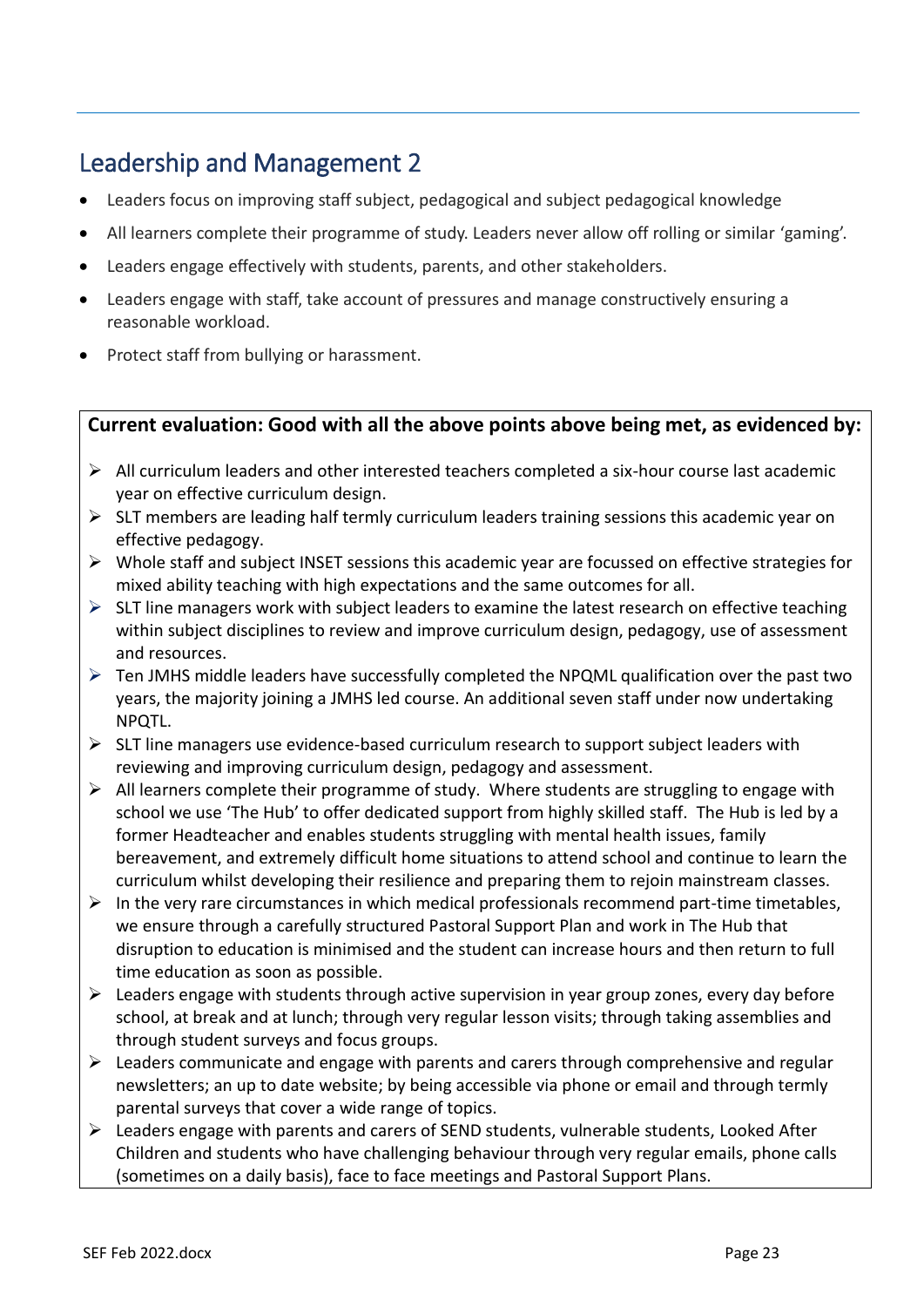- $\triangleright$  Leaders engage with a very wide range of external agencies in order to provide the best possible support and education for JMHS students. These include social workers, the police, CAMHS, counsellors, sports and arts organisation, local primary schools, Ledbury Town Council, and many others.
- $\triangleright$  Where possible senior staff cover classes with challenging students where there is staff absence.
- $\triangleright$  Leaders engage with staff by constantly circulating and visiting lessons; by talking with staff during duties before and after school and at break and lunch; by ensuring regular line management and that line management time is put by to discuss staff ideas, concerns and well-being.
- $\triangleright$  Staff surveys are conducted at least once per term to obtain feedback on key areas of our work, views to how the school is working and how well they feel the school is led and managed.
- ➢ Student, parental and staff surveys are analysed and then followed up with improvements. Results and actions are shared and published.
- ➢ JMHS staff surveys consistently demonstrate high levels of satisfaction working at JMHS and pride in our school.
- ➢ New staff induction feedback consistently rates support at JMHS for staff as very strong.
- ➢ Senior leaders continuously check systems and policies to prevent excessive workload for staff and where possible to reduce workload and remove unnecessary tasks.

- ➢ Continue with high quality staff training on how students learn, effective teaching strategies and assessment.
- $\triangleright$  Particularly focus on school-based research on successful mixed attainment teaching and the learning of SEND and disadvantaged students in these classes.
- $\triangleright$  Use the seven Extended Leadership Team secondments this academic year to further develop capacity to improve.
- $\triangleright$  Use the Staff Wellbeing Charter to maximise staff wellbeing.
- $\triangleright$  Include staff wellbeing and mental health as a major item in staff surveys this academic year.

# <span id="page-24-0"></span>Leadership and Management - Governance

- Governors understand their role and have a clear vision and strategy
- Governors ensure the school complies with statutory duties eg safeguarding, inclusion, SEND and responsibilities outlined in the Equality Act

#### **Context**

Governors bring a broad range of skills and knowledge to the school, which include legal, business, financial and educational experience. Completion of a recent review of skills shows that the board is in a strong position with no specific gaps in expertise, allowing them to effectively target any new appointments with clarity of purpose and intent to further enhance the current skill set. New governors are supported by a thorough induction process and training opportunities are regularly offered to all governors.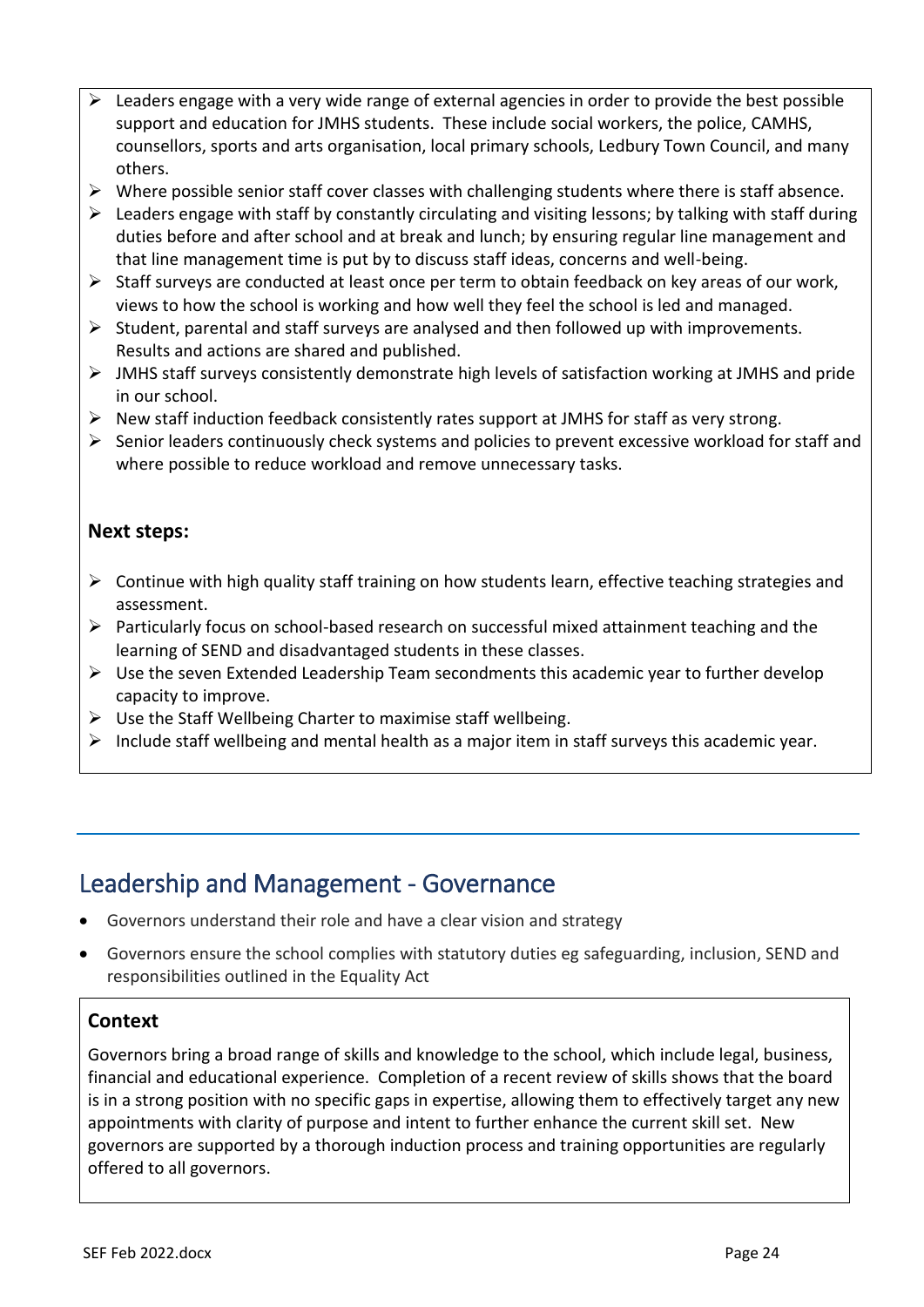The four committees Finance & Audit, Teaching, Learning & Progress, Premises, Health & Safety, and Personnel & Welfare operate alongside and support the work of the Full Governing Board, complementing and enhancing its work, ensuring rigorous challenge and accountability of school leaders and excellent communication from each committee to the Full Governing Board. The attendance of a staff officer at each of these committees ensures positive relationships and regular communication between the senior leadership and governors.

The board is well led by a strong chair, who ensures that time is used effectively in meetings to focus on the strategic role of the board. The chair is effectively advised and guided by a professional clerk.

The Full Governing Board have a clear understanding of their roles and responsibilities in relation to the three core functions of governance and carry these out effectively.

## **i) Ensuring clarity of vision, ethos and direction**

Governors are instrumental in determining the vision, ethos and direction of the school.

## **This is evidenced by:**

- Governors were fully involved in reviewing and improving the Self Evaluation Form (SEF).
- The collegiate approach between the senior leadership and governors in formulating the threeyear School Development Plan (2020-2023) to include key areas of focus identified by governors; these areas of focus are major drivers for all board and committee agendas. Links to the School Development Plan are now included in all committee terms of reference, further strengthening agenda planning and focussing discussion and questions.
- Governors continue to be well informed on major developments such as that of the new curriculum by the senior leadership team. Subject reviews by the school improvement partner were shared and thoroughly discussed at governors' meetings giving governors a strong overview of the new design of the curriculum and future focus as laid out in the School Development Plan. Governors are fully involved in making decisions about the future curriculum.
- Regular presentations delivered at meetings keep governors well informed of developments.
- Governors ensure that all policies meet the needs of the school and evaluate their impact and effectiveness through governor visits.
- Governors are part of the recruitment process for key roles such as that of the new School Business Manager and Finance Manager.
- Regular keeping in touch meetings between the Headteacher and the Chair of Governors ensure that the chair is well informed of key information and well prepared for Full Governing Board meetings.
- Governors are fully involved in producing the capital development plan deciding how to use he school budget to improve the school site.
- **ii) Holding executive leaders to account for the educational performance of the organisation and its pupils, and the effective and efficient performance management of staff**

#### **This is evidenced by:**

• Governors have a strong relationship with senior staff and conversations are open and robust. Members of the senior leadership team acknowledge and welcome the expertise and perspectives that governors bring, seeing their challenge and support as helping to build the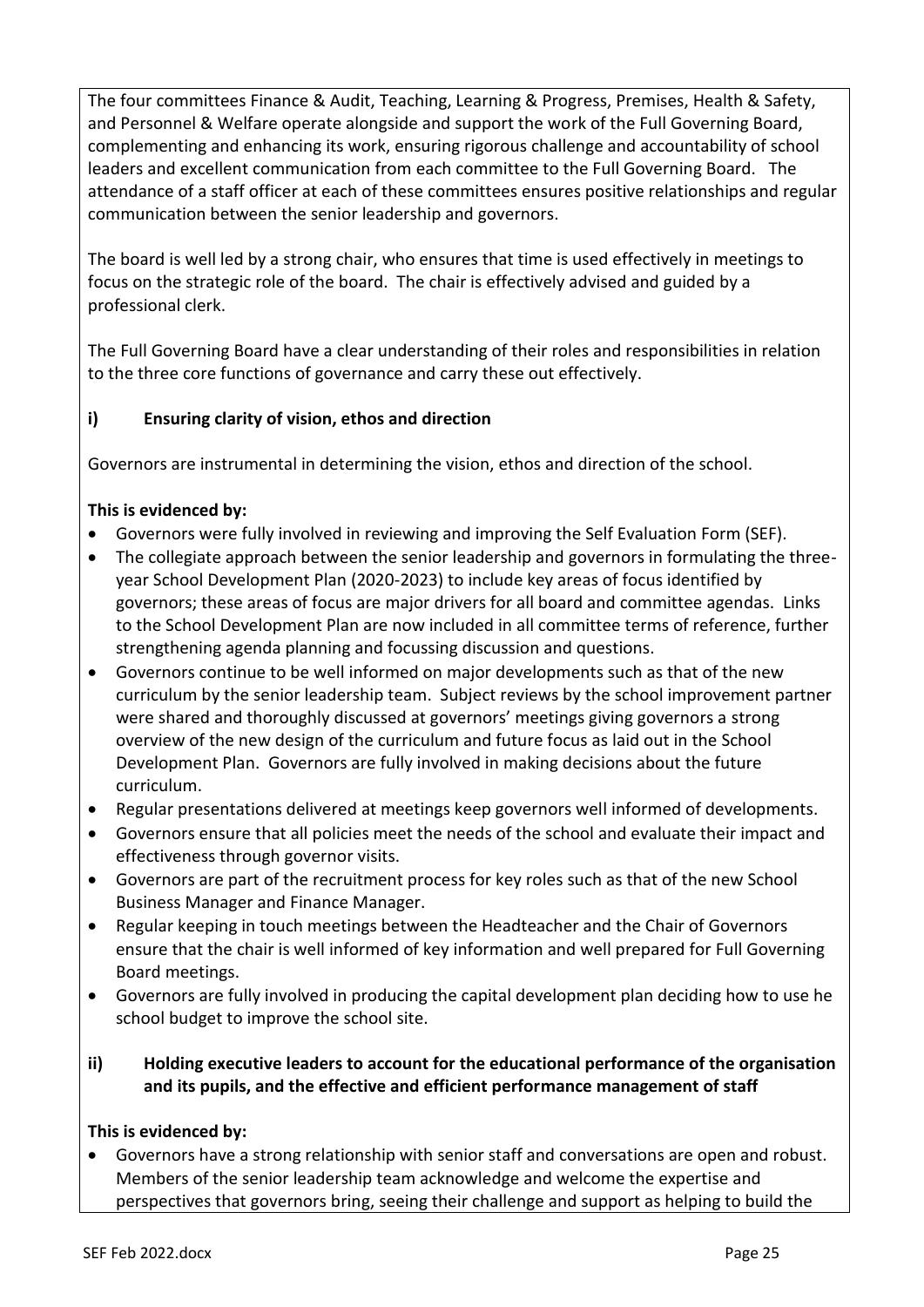capacity of leadership and governance to provide students with an excellent and enjoyable education.

- The focussed shorter term annual goals in the current School Development Plan are clear. The regular Headteachers reports issued prior to each Full Governing Board meeting allow governors to give a high level of constructive challenge to leaders, so that school development is strong, effective and consistent with the long-term vision for the school.
- National data has not recently been available, due to the global pandemic, but in normal years governors examine and question data both at committee level and at the Full Governing Board. Additionally, the school improvement partner has led an annual session for all governors to help them interpret/read the data.
- National data informs the planning for the school development plan as well as the conversations governors have with the Headteacher as part of the Headteacher performance management review.
- Governors have been well-informed about the development of the new curriculum and this has formed the basis of discussions on agendas over the past year. The introduction of mixed attainment classes has been a key item for discussion and will be monitored by the Teaching, Learning & Progress committee during this coming year.
- The Pay and Salaries committee are well informed by Senior Leaders regarding the efficient and effective performance management of staff and the Headteacher's appraisal is well supported by the school improvement partner.
- The Personnel and Welfare Committee meet with the Assistant Head who leads on student support, pastoral care and safeguarding; minutes show that the Equality Act 2010, and other duties, for example in relation to the 'Prevent' duty and safeguarding are thoroughly discussed. The link governor for safeguarding meets regularly with the designated safeguarding lead with a specific focus for each meeting and these visits are recorded and reported both at both committee and Full Governing Board level.
- Records of link governors' virtual meetings with senior leaders during the past academic year show that statutory governor link roles such as safeguarding, SEND & Pupil Premium have continued to be fulfilled even though on-site meetings have been difficult to achieve, because of Covid restrictions.
- Agendas are well thought out and governor discussion and challenge is clearly recorded in minutes.
- Regular Headteacher reports to governors keeping governors well informed.

## **iii) Overseeing the financial performance of the organisation and making sure its money is well spent**

#### **This is evidenced by:**

- The Finance and Audit Committee is well led and minutes show rigorous challenge from all governors
- Secure processes and clear agenda planning to include all key statutory requirements.
- Involvement in the appointment of the new Finance Manager.
- The Finance Manager attending all Finance & Audit Committee meetings.
- High level of consistent reporting from the Finance Manager to the Finance & Audit Committee and the Full Governing Board.
- Clear evidence of the commitment of governors in discussing and actioning advice from external and internal audit reports.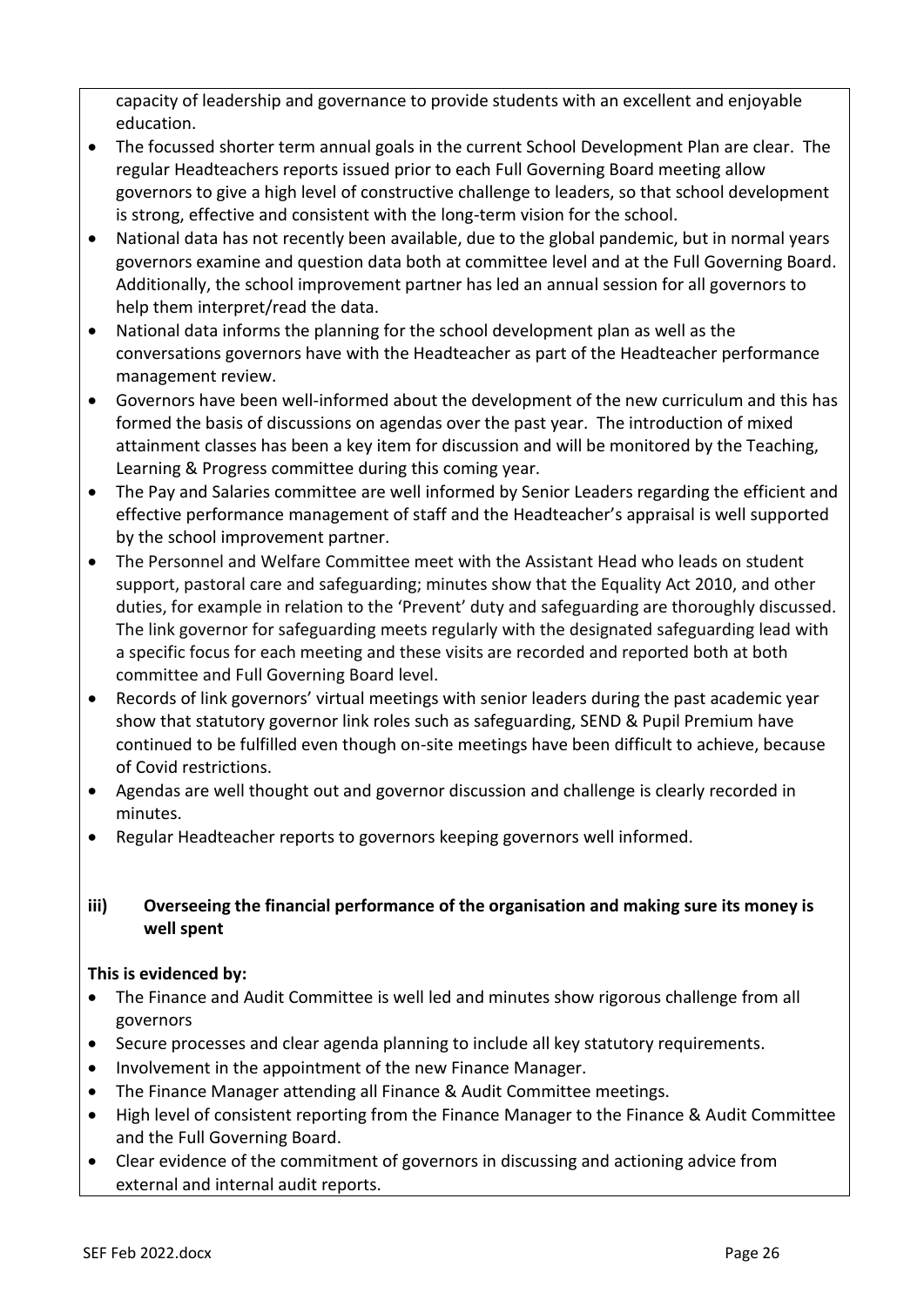- Full Governing Board agendas show regular time for the chair of the finance committee to share key items discussed at committee level.
- The Capital Strategy Plan, which is regularly updated by the Headteacher, enables governors to have a clear oversight of the planned major expenditure by the school and to challenge and question developments appropriately and in detail.
- Regular reporting from relevant staff on how pupil premium and catch-up funding are spent and the impact this has on student progress.

# **Future steps**

#### **Governors see the potential and are well motivated for governance to become even more effective in the following ways:**

- Further developing understanding of the current expectation of governance and what makes it outstanding. (An internal/external review of governance could support this.)
- Governors are aware of the benefits of visits to the school, but this has not been possible during the Covid pandemic. During this new academic year governor visits will resume, with some new governors being able to visit for the first time.
- Targeted training for key staff the clerk is currently completing NGA Level 3 Clerking Certificate, and the clerk regularly informs governors of relevant training opportunities.
- The governors are developing an annual plan of business linked to the committee terms of reference and the school development plan.
- Agendas will continue to be driven by the school development plan.
- Annual safeguarding training for governors will include a section on peer on peer abuse.

# <span id="page-27-0"></span>Leadership & Management – Safeguarding

- Leaders ensure effective arrangements for safeguarding by identifying learners who may need early help or who are at risk
- Leaders help learners reduce the risk of harm through help or referral

# **Safeguarding is thorough with a strong culture of 'it could happen here' at JMHS with all staff clear that keeping children safe is their first priority**

- $\triangleright$  All year leaders have studied and been awarded the qualifications to be designated safeguarding leads in addition to our DSL, Andy Williams. This means we have a total of eight staff with extensive safeguarding expertise. In addition, two members of the pastoral team have taken Graded Care Profile courses. The majority of Year Leaders have also passed the on line safety qualification with the National Online College. All staff have access to the Safer school's online information app for online safeguarding issues.
- $\triangleright$  All staff have high quality safeguarding training delivered on INSET days by our DSL and Deputy DSL. This is supplemented by weekly safeguarding updates from the DSL.
- $\triangleright$  There has been a strong emphasis in whole staff training over the past two years on sexual exploitation and peer on peer abuse.